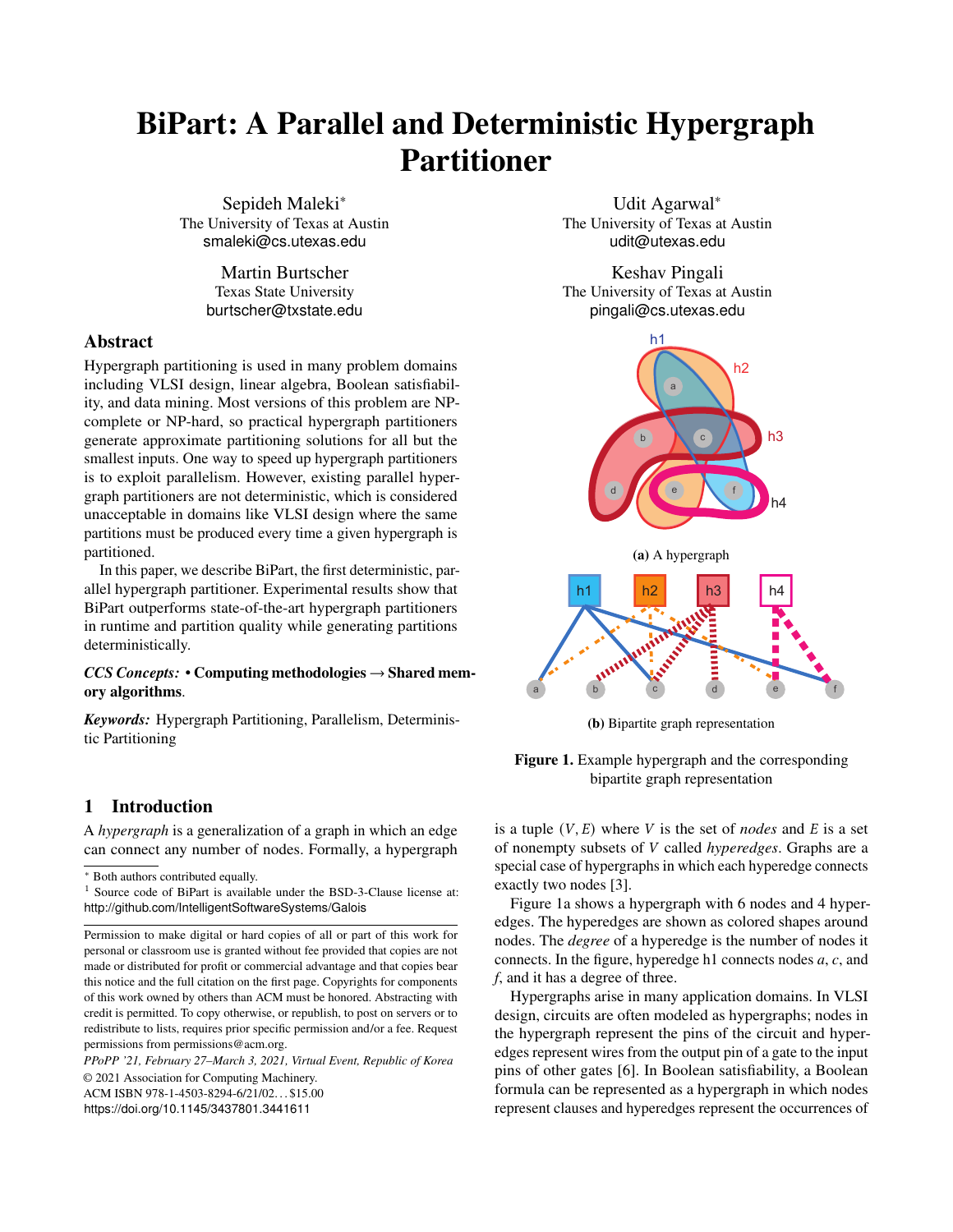a given literal in these clauses. Hypergraphs are also used to model data-center networks [\[37\]](#page-12-0), optimize storage sharding in distributed databases [\[20\]](#page-11-2), and minimize the number of transactions in data centers with distributed data [\[39\]](#page-12-1).

## 1.1 Hypergraph Partitioning

In many of these applications, it is necessary to partition the hypergraph into a given number of subgraphs. For example, one of the key steps in VLSI design, called placement, assigns a location on the die to each gate. Good algorithms for placement must balance competing goals: to avoid hotspots on the chip, it is important to spread out circuit components across the entire die but this may increase interconnect wire lengths, reducing the rate at which the chip can be clocked. This problem is often solved using hypergraph partitioning [\[6\]](#page-11-1). Hypergraph partitioning is also used to optimize logic synthesis [\[30\]](#page-12-2), sparse-matrix vector multiplication [\[7\]](#page-11-3), and storage sharding [\[20\]](#page-11-2).

Formally, the k-way hypergraph partitioning problem is defined as follows. Given a hypergraph  $G = (V, E)$ , the number of partitions to be created  $(k \ge 2)$ , and an *imbalance parameter* ( $\epsilon \ge 0$ ), a k-way partition  $P = \{V_1, V_2, ..., V_r\}$  is said to be *balanced* if it satisfies the constraint  $|V_{\delta}| \leq (1 + \epsilon)(|V|/k)$ . Given a partition of the nodes, each hyperedge is assigned a *penalty* equal to one less than the number of partitions that it spans; intuitively, a hyperedge whose nodes are all in a single partition has zero penalty, and the penalty increases as the number of partitions spanned by the hyperedge increases. The penalty for the partition is defined to be the sum of the penalties of all hyperedges. Formally,  $cut(G, P) = \sum_{d} (\lambda_4(G, P) - 1)$ , where  $\lambda_4(G, P)$  is the number of partitions that hyperedge e spans. The goal of hypergraph partitioning is to find a balanced partition that has a minimal cut. In some applications, hyperedges have weights, in which case the contribution to  $cut(G, P)$  from each hyperedge e in the definition above is multiplied by the weight of  $e$ .

Many partitioners produce two partitions (often called *bipartitions*), and this step is repeated recursively to obtain the required number of partitions.

Although graph partitioners have been studied extensively in the literature [\[13,](#page-11-4) [15,](#page-11-5) [23,](#page-11-6) [24\]](#page-11-7), there has been relatively little work on hypergraph partitioning. In principle, graph partitioners can be used for hypergraph partitioning by converting a hypergraph into a graph, which can be accomplished by replacing each hyperedge with a clique of edges connecting the same nodes. However, this transformation increases the memory requirements of the partitioner substantially if there are many large hyperedges and may lead to poor-quality partitions [\[6\]](#page-11-1). Therefore, it is often better to treat hypergraphs separately from graphs. One way to represent a hypergraph H concretely is to use a bipartite graph  $G$  as shown in Figure [1.](#page-0-0) In  $G$ , one set of nodes represents the hyperedges in  $H$ , the other set of nodes represents the nodes in  $H$ , and an edge  $(u, v)$  in *G* is used to represent the fact that, in the hypergraph,

the hyperedge represented by  $u$  contains the node represented by  $v$ .

An ideal hypergraph partitioner has three properties.

- 1. The partitioner should be capable of partitioning *large* hypergraphs with millions of nodes and hyperedges, producing high-quality partitions within a few seconds.
- 2. In some domains like VLSI circuit design, the partitioner must be *deterministic*; *i.e.*, for a given hypergraph, it must produce the same partitions every time it is run *even if the number of threads is changed from run to run*. For example, the manual post-processing in VLSI design after partitioning optimizes the placement of the cells within each partition. Many placement tools can do efficient placement only for standard cells, and if non-standard cells are used, the placement may need to be optimized manually. Deterministic partitioning is essential to avoid having to redo the placement.
- 3. Since hypergraph partitioners are based on heuristics, they have *parameters* whose optimal values may depend on the hypergraph to be partitioned. Hypergraph partitioners should permit design-space exploration of these parameters by sophisticated users.

Most variations of graph and hypergraph partitioning are either NP-complete or NP-hard [\[1\]](#page-11-8), so heuristic methods are used in practice to find good solutions in reasonable time. Prior work in this area is surveyed in Section [2](#page-2-0) [\[7,](#page-11-3) [10,](#page-11-9) [11,](#page-11-10) [16,](#page-11-11) [22,](#page-11-12) [23,](#page-11-6) [26,](#page-11-13) [36\]](#page-12-3).

In our experience, existing partitioners lack one or more of the desirable properties listed above. Many high-quality hypergraph partitioners like HMetis [\[22\]](#page-11-12), PaToH [\[7\]](#page-11-3), and KaHyPar [\[16\]](#page-11-11) are serial programs. For some of the hypergraphs in our test suite, these partitioners either run out of memory or time out after an hour, as described in Section [4.](#page-7-0)

Parallel hypergraph partitioners like Zoltan [\[11\]](#page-11-10) and the Social Hash Partitioner from Facebook [\[20\]](#page-11-2) can handle all hypergraphs in our test suite, but they are nondeterministic (we have observed that, for a hypergraph with 9 million nodes, the edge-cut in the output of Zoltan can vary by more than 70% from run to run when using different numbers of cores). It is important to note that this nondeterminism does not arise from incorrect synchronization of parallel reads and writes but from *under-specification* in the program; for example, the program may make a random selection from a set, and although it is correct to choose any element of that set, different choices may produce different outputs. Parallel programming systems may exploit such *don't-care nondeterminism* to improve parallel performance [\[35\]](#page-12-4), but parallel partitioners with don't-care nondeterminism will violate the second requirement listed above.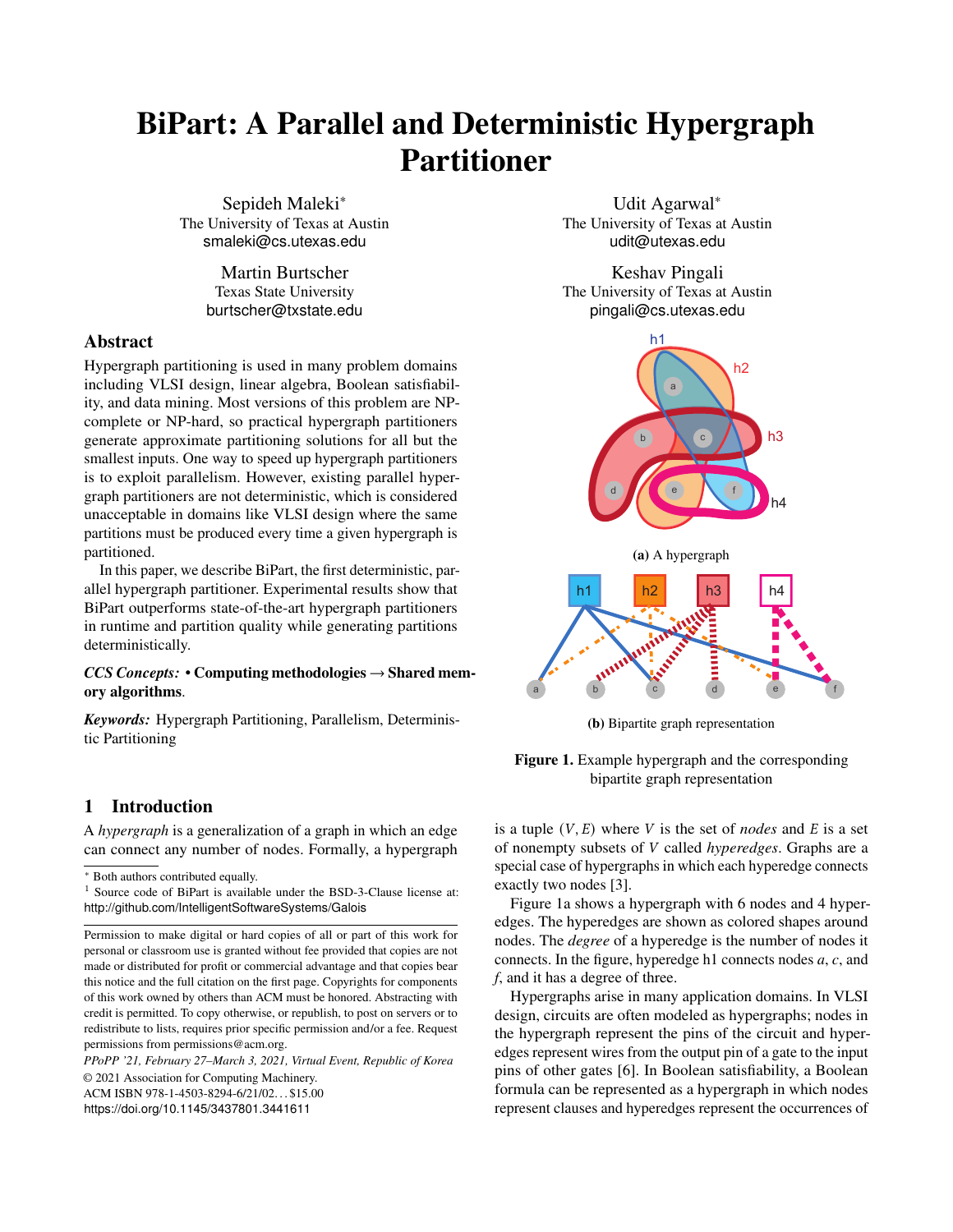## 1.2 BiPart

These limitations led us to design and implement BiPart, a parallel, deterministic hypergraph partitioner that can partition all the hypergraphs in our test suite in just a few seconds. This paper makes the following contributions.

- We describe BiPart, an open-source framework for parallel, *deterministic* hypergraph partitioning.
- We describe *application-level* mechanisms that ensure that partitioning is deterministic even though the runtime exploits don't-care nondeterminism for performance.
- We describe a novel strategy for parallelizing multiway partitioning.
- We show experimentally that BiPart outperforms existing hypergraph partitioners in either partition quality or running time, and usually outperforms them in both dimensions.

The rest of the paper is organized as follows. Section [2](#page-2-0) describes background and related work on hypergraph partitioning. Section [3](#page-3-0) describes BiPart, our deterministic parallel hypergraph partitioner. Section [4](#page-7-0) presents and analyzes the experimental results on a shared-memory NUMA machine. Section [5](#page-10-0) concludes the paper.

# <span id="page-2-0"></span>2 Prior Work on Graph and Hypergraph Partitioning

There is a large body of work on graph and hypergraph partitioners, so we discuss only the most closely related work in this section. It is useful to divide partitioners into *geometrybased partitioners* (Sec. 2.1) and *topology-based partitioners* (Sec. 2.2). *Multilevel partitioning*, discussed in Sec. 2.3, adds a different dimension to partitioning. BiPart uses a topologybased multilevel partitioning approach.

### <span id="page-2-1"></span>2.1 Geometry-based Partitioning

In some domains such as finite elements, the nodes of the graph are points in a metric space such as  $\mathbb{R}^d$ , so we can compute the distance between two nodes. The geometric notion of proximity of nodes can be used to partition the graph using techniques like k-nearest-neighbors (KNN) [\[29\]](#page-11-14). A sophisticated geometric partitioner was introduced by Miller, Teng, and Vavasis [\[28\]](#page-11-15). This partitioner stereographically projects nodes from  $\mathbb{R}^3$  to a sphere in  $\mathbb{R}^{3+1}$ . The sphere is bisected by a suitable great circle, creating the partitions, and the nodes are projected back to  $\mathbb{R}^3$  to obtain the partitions.

When there is no geometry associated with the nodes of a graph, *embedding techniques* can be used to map nodes to points in  $\mathbb{R}^3$  in ways that try to preserve proximity of nodes in the graph; geometry-based partitioners can then be used to partition the embedded graph.

One powerful but expensive embedding technique is based on computing the Fiedler vector of the Laplacian matrix of a

graph [\[13\]](#page-11-4). The Fiedler vector is the eigenvector corresponding to the second smallest eigenvalue of the Laplacian matrix. The Fiedler vector is a real vector (it can be considered an embedding of the nodes in  $\mathbb{R}^1$ ) and the signs of its entries can be used to determine how to partition the graph. Several *spectral partitioners* based on this idea were implemented and studied in the mid-90's [\[36\]](#page-12-3). They can produce good graph partitions since they take a global view of the graph, but they are not practical for large graphs.

Heuristic embedding techniques known as *node2vec* or *DeepWalk* are currently receiving a lot of attention in the machine-learning community [\[14,](#page-11-16) [33\]](#page-12-5). These techniques are based on random walks in the graph to estimate proximity among nodes, and these estimates are used to compute the embedding. Techniques like stochastic gradient descent (SGD) are employed to iteratively improve the embedding.

Unfortunately, all embedding techniques we know of are computationally intensive so they cannot be used for large graphs without geometry if partitioning is to be done quickly.

### <span id="page-2-2"></span>2.2 Topology-based Partitioning

In contrast to geometry-based partitioners, topology-based partitioners work only with the connectivity of nodes in the graph or hypergraph. These partitioners generally start with some heuristically chosen partitioning and then apply *local* refinements to improve the balance or the edge cut until a termination condition is reached.

Kernighan and Lin invented one of the first practical graph partitioners. An initial bipartition of the graph is obtained using a technique such as a breadth-first traversal of the graph, starting from an arbitrary node and terminating when half the nodes have been touched. Given such a partitioning of the graph that is well balanced, the algorithm (usually called the *KL* algorithm) attempts to reduce the cut by swapping pairs of nodes between the partitions until a termination criterion is met [\[24\]](#page-11-7).

Fiduccia and Mattheyses generalized this algorithm to hypergraphs (their algorithm is usually referred to as the *FM* algorithm) [\[12\]](#page-11-17). It starts by computing the gain values for each node, where gain refers to the change in the edge cut if a node were moved to the other partition. The algorithm executes in rounds; in each round, a subset of nodes are moved from their current partition to the other partition. A greedy algorithm is used to identify this subset: the node with the highest gain value is selected to be moved, the gain values of its neighbors are updated accordingly, and the process is repeated with the remaining unmoved nodes until all nodes are moved exactly once. At the end of every round, the algorithm picks the maximal prefix of these moves that results in the highest gain and moves the rest of the nodes back to their original partition. The overall algorithm terminates when no gain is achieved in the current round.

Experimental studies show that the quality of the partitions produced by these techniques depends critically on the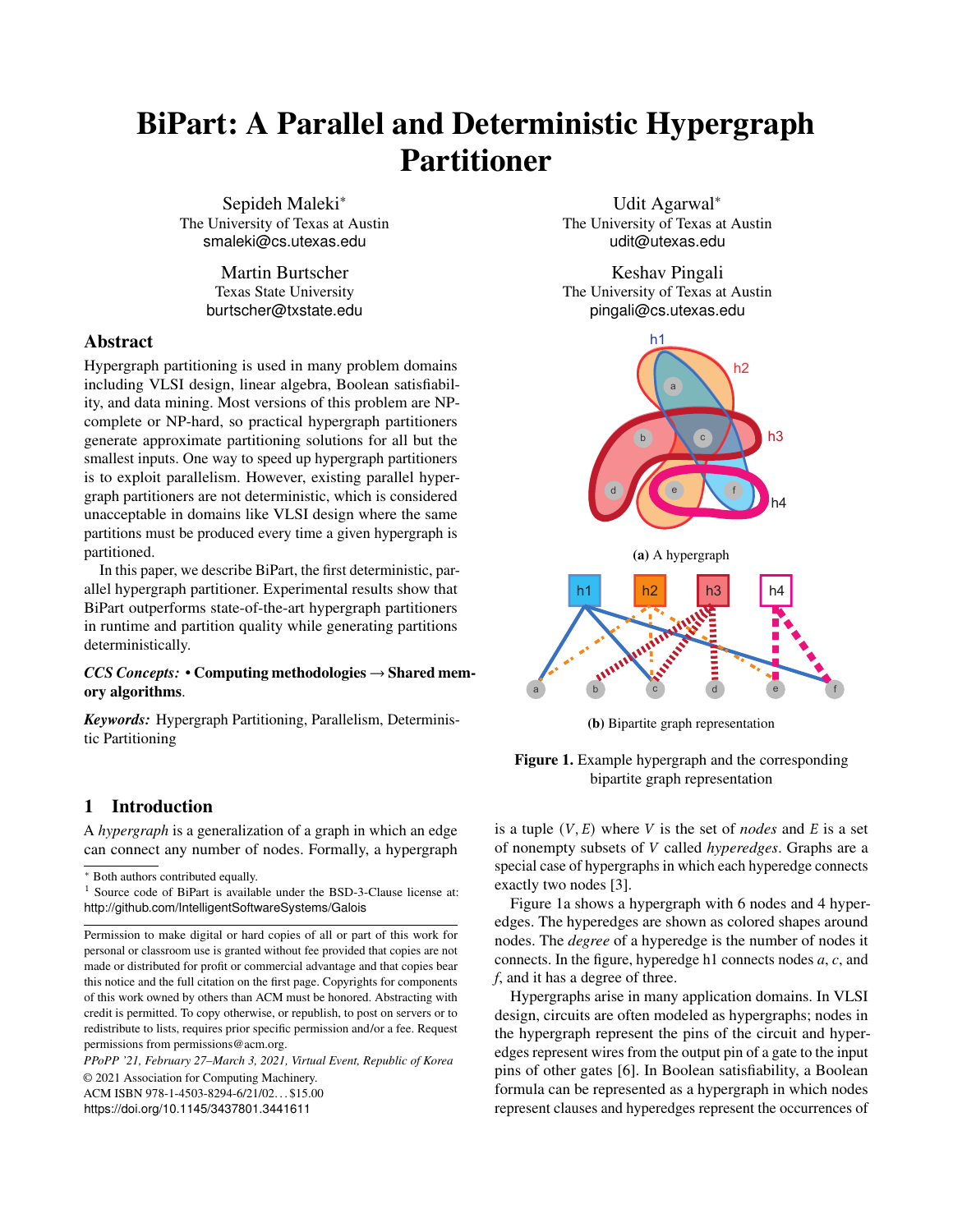quality of the initial partition. Intuitively, these algorithms perform local optimization, so they can improve the quality of a good initial partition but they cannot find a high quality partition if the initial partition is poor, since this requires global optimization.

### 2.3 Multilevel Graph Partitioning

Multilevel partitioning techniques attempt to *circumvent* the limitations of the algorithms described above rather than replace them with an entirely new algorithm. This approach was first explored for graphs [\[2,](#page-11-18) [5,](#page-11-19) [23\]](#page-11-6) and later extended to hypergraphs in the HMetis partitioner [\[22\]](#page-11-12). Since every graph is a hypergraph, we use the term *hypergraph* to include graphs in the rest of the paper.

Multilevel hypergraph partitioning consists of three phases: *coarsening*, *initial partitioning*, and *refinement*.

- *Coarsening*: For a given hypergraph  $G_5$ , a coarsened hypergraph  $G_2$  is created by merging pairs of nodes in  $G_5$ . We call  $G_2$  the coarsened hypergraph and  $G_5$ the fine-grained hypergraph. This process can be applied recursively to the coarsened hypergraph, creating a chain of hypergraphs in which the first hypergraph is the initial hypergraph and the final hypergraph is a coarsened hypergraph that meets some termination criterion (*e.g.*, its size is below some threshold).
- *Initial partitioning*: The coarsest hypergraph is partitioned using any of the techniques discussed in Sections [2.1](#page-2-1) and [2.2.](#page-2-2)
- *Refinement*: For each pair  $G_2$  and  $G_5$ , the partitioning of  $G_2$  is projected onto  $G_5$  and then refined, starting from the most coarsened hypergraph and finishing with the input hypergraph.

Various heuristics have been implemented for these three phases. For example, heavy-edge matching, where a node tries to merge with the neighbor with which it shares the heaviest weighted edge, is widely used in coarsening [\[23\]](#page-11-6). Techniques frequently used in refinement include swapping pairs of nodes from different partitions, as in the KL algorithm, or moving nodes from one partition to another, as in the FM algorithm. Most of these heuristics were designed for sequential implementations so they cannot be used directly in a parallel implementation.

## 2.4 Parallel Hypergraph Partitioning

Hypergraph partitioners should be parallelized to prevent them from becoming the performance bottleneck in hypergraph processing. Zoltan [\[11\]](#page-11-10) and Parkway [\[38\]](#page-12-6) are parallel hypergraph partitioners based on the multilevel scheme. HyperSwap [\[40\]](#page-12-7) is a distributed algorithm that partitions hyperedges instead of nodes. The Social Hash partitioner [\[20\]](#page-11-2) is another distributed partitioner for balanced k-way hypergraph partitioning.

One disadvantage of these parallel hypergraph partitioners is that their output is nondeterministic. For example, in the coarsening phase, it may be desirable to merge a given node  $V_1$ with either node  $V_2$  or node  $V_3$ . In a parallel implementation, slight variations in the internal timing between executions may result in choosing different nodes for merging, producing different partitions of the same input graph. However, many applications require deterministic partitioning, as discussed in Section [1.](#page-0-1)

#### 2.5 Ensuring Determinism

The problem of ensuring deterministic execution of parallel programs with don't-care nondeterminism has been studied at many abstraction levels. At the systems level, there has been a lot of work on ensuring that parallel threads communicate in a deterministic manner [\[9,](#page-11-20) [18,](#page-11-21) [21\]](#page-11-22). For many programs, this ensures deterministic output if the program is executed on the *same* number of threads in every run. However, it does not address our requirement that the output of the partitioner must be the same even if the number of threads on which it executes is *different* in different runs. Moreover, these solutions usually result in a substantial slowdown [\[9,](#page-11-20) [32\]](#page-12-8).

For nested task-parallel programs, an approach called *internal determinism* has been proposed to ensure that the program is executed in deterministic steps, thereby ensuring that the output is deterministic as well [\[4\]](#page-11-23). The Galois system solves the determinism problem in its task scheduler [\[32\]](#page-12-8), which finds independent sets of tasks in an implicitly constructed interference graph. To guarantee a deterministic schedule, the independent set must be selected in a deterministic fashion. This is achieved without building an explicit interference graph. The neighborhood items of a task are marked with the task ID, and ownership of neighborhood items with lower ID values are stolen during the marking process. An independent set is then constructed by selecting the tasks whose neighborhood locations are all marked with their own ID values.

Both these solutions guarantee that the output does not depend on the number of threads used to execute the program. However, our experiments showed that these generic, application-agnostic solutions are too heavyweight to partition real-world hypergraphs. We instead devise a lightweight *application-specific* technique for ensuring determinism with substantially less overhead as described in Section [3.](#page-3-0)

# <span id="page-3-0"></span>3 BiPart: A Deterministic Parallel Hypergraph Partitioner

This sections describes BiPart, our deterministic parallel multilevel hypergraph partitioner. BiPart produces a bipartition of the hypergraph, and it is used recursively on these partitions to produce the desired number of partitions.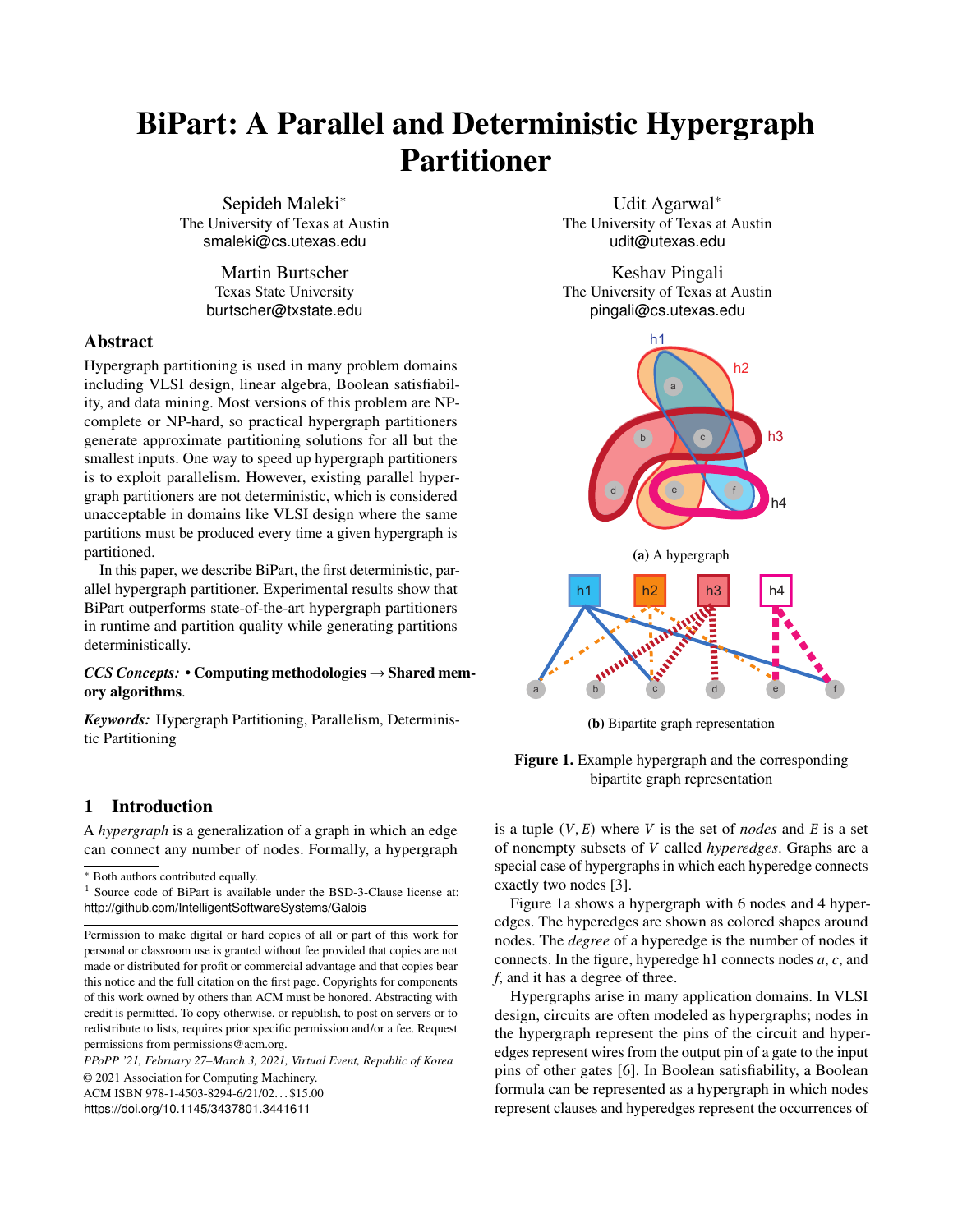24: parents.add(parent(node))

26:  $E \leftarrow coarseGraph.createHyperedge()$ 

25: if  $|parents|$  i 1 then

27:  $parent(headge) \leftarrow E$ 28: **for all**  $node \in parents$  **do** 29: includeNodeInEdge(E, node)

<span id="page-4-2"></span><span id="page-4-1"></span>

Figure 2. Multi-node coarsening: (a) a hypergraph with 3 hyperedges, h1, h2, and h3 (left). (b) multi-node matching matches nodes within a hypergraph (center). (c) merging matched nodes coarsen hypergraph (right).

<span id="page-4-0"></span>

| <b>Algorithm 1 Parallel Matching Policy</b>                                                                                                                                                                                                                                                 | <b>Algorithm 2 Parallel Coarsening</b>                                                                                                                                                                                                               |
|---------------------------------------------------------------------------------------------------------------------------------------------------------------------------------------------------------------------------------------------------------------------------------------------|------------------------------------------------------------------------------------------------------------------------------------------------------------------------------------------------------------------------------------------------------|
| Input: fineGraph, policy;<br>/* Initialize node priorities */<br>1: for all nodes node $\in$ fineGraph in parallel do<br>$node.printy \leftarrow \infty$<br>2:                                                                                                                              | Input: fineGraph, policy; Output: coarseGraph<br>1: Find a multi-node matching M of fineGraph using Al-<br>gorithm 1<br>/* Merge nodes of the finer graph */                                                                                         |
| $node.random \leftarrow \infty$<br>3:<br>node.hedgeid $\leftarrow \infty$<br>4:<br>/* Assign priorities based on the policy (e.g. low de-                                                                                                                                                   | 2: for all hyperedges hedge $\in$ fineGraph in parallel do<br>S: Set of nodes that are matched to hedge in M<br>3:<br>if $ S $ <i>j</i> 1 then<br>4:                                                                                                 |
| gree hyperedges) */<br>5: for all hyperedges hedge $\in$ fineGraph in parallel do<br>hedge.priority $\leftarrow$ degree(hedge)<br>6:<br>$hedge.random \leftarrow hash(hedge.id)$<br>7:                                                                                                      | Merge nodes in $S$<br>5:<br>$N:$ node in $S$ with lowest id<br>6:<br>for all $node \in S$ do<br>7:<br>$parent(node) \leftarrow N$<br>8:                                                                                                              |
| for node $\in$ hedge do<br>8:<br>$node.printy \leftarrow atomicMin(node.printy,$<br>9:<br>hedge.priority)<br>10:                                                                                                                                                                            | /* Merge singleton nodes with an already merged<br>node $*/$<br>9: for all hyperedges hedge $\in$ fineGraph in parallel do                                                                                                                           |
| /* Assign a second priority (hash of hedge id) */<br>11: for all hyperedges <i>hedge</i> $\in$ <i>fineGraph</i> in parallel do<br>for node $\in$ hedge do<br>12:<br><b>if</b> hedge.priority == node.priority <b>then</b><br>13:<br>$node.random \leftarrow atomicMin(node.random$ ,<br>14: | S: Set of nodes that are matched to hedge in M<br>10:<br>if $ S  = 1$ then<br>11:<br>$u:$ node in set S<br>12:<br><b>if</b> exists an already merged node $v \in \text{hedge}$ then<br>13:<br>$v$ : Merged node in hedge with smallest weight<br>14: |
| hedge.rand)<br>15:<br>/* Assign each node to its incident hyperedge with<br>highest priority */<br>16: for all hyperedges hedge $\in$ fineGraph in parallel do                                                                                                                              | Merge node $u$ with $v$<br>15:<br>$parent(u) \leftarrow parent(v)$<br>16:<br>/* Self merge singleton nodes */<br>else<br>17:                                                                                                                         |
| for node $\in$ hedge do<br>17:<br>if hedge.rand $==$ node.rand then<br>18:<br>$node.hedgeid \leftarrow atomicMin(node.hedgeid,$<br>19:<br>hedge.id)<br>20:                                                                                                                                  | Create new node u' in coarseGraph<br>18:<br>$parent(u) \leftarrow u'$<br>19:<br>/* Create hyperedges in the coarsened graph */                                                                                                                       |
| 3.1 Coarsening                                                                                                                                                                                                                                                                              | 20: for all hyperedges hedge $\in$ fineGraph in parallel do<br>$parents \leftarrow \emptyset$<br>21:<br>for all node $\in$ hedge do<br>22:<br>if parent (node) $\theta$ parents then<br>23:                                                          |

## 3.1 Coarsening

The goal of coarsening is to create a series of smaller hypergraphs until a small enough hypergraph is obtained that can be partitioned using a simple heuristic. Intuitively, coarsening finds nodes that should be assigned to the same partition and merges them to obtain a smaller hypergraph. However, it is important to reduce the size of hyperedges as well since this enables the subsequent refinement phase to be more effective (FM and related algorithms are most effective with small hyperedges).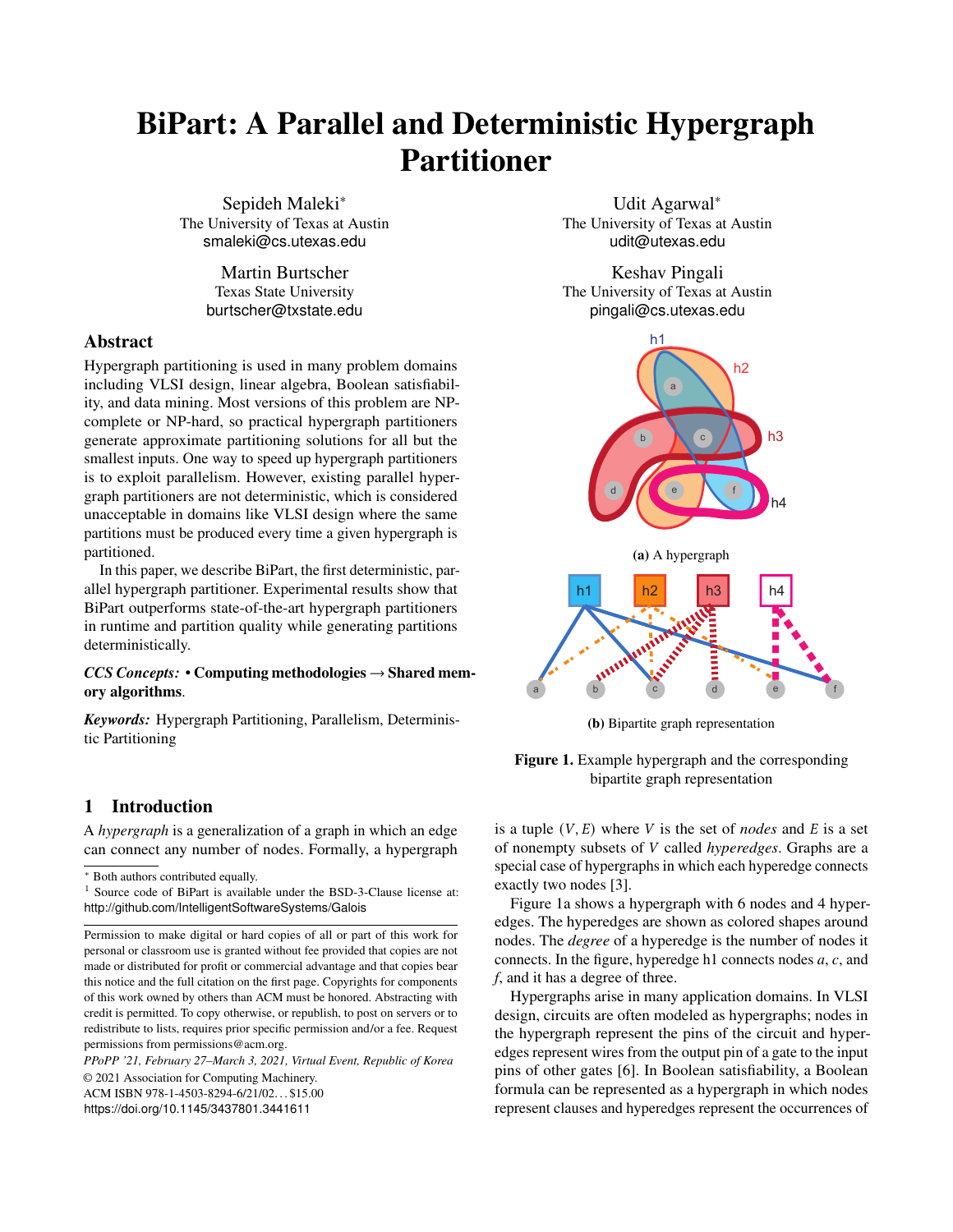<span id="page-5-0"></span>Table 1. Matching policies for multi-node matching

| <b>Policy</b> | <b>Policy Description</b>                             |
|---------------|-------------------------------------------------------|
| <b>LDH</b>    | Hyperedges with lower degree have higher priority     |
| <b>HDH</b>    | Hyperedges with higher degree have higher priority    |
| <b>LWD</b>    | Lower weight hyperedges have higher priority          |
| <b>HWD</b>    | Higher weight hyperedges have higher priority         |
| <b>RAND</b>   | Priority assigned by a deterministic hash of ID value |

Coarsening can be described using the idea of *matchings* from graph theory [\[3\]](#page-11-0).

- Hyperedge matching: A *hyperedge matching* of a hypergraph  $H$  is an independent set of hyperedges such that no two of them have a node in common. In Figure [1,](#page-0-0) {h3, h4} is a hyperedge matching.
- Node matching: A *node matching* of a hypergraph *H* is a set of node pairs  $(u, v)$ , where  $u$  and  $v$  belong to the same hyperedge such that no two pairs have a node in common. In Figure [1,](#page-0-0)  $\{(a,e), (b,c)\}\$ is a node matching.
- Multi-node matching: BiPart uses a modified version of node matching called *multi-node matching*, where instead of node pairs we have a partition of the nodes of  $H$  such that each node set in the partition contains nodes belonging to one hyperedge. In Figure [1,](#page-0-0) {(a,e),  $(b,c,d)$ ,  $(f)$  is a multi-node matching.

Coarsening can be performed by contracting nodes or hyperedges. In the *node coarsening* scheme, a node matching is first computed and the nodes in each node pair in the matching are then merged together. *Hyperedge coarsening* computes a hyperedge matching, and all nodes connected by a hyperedge in this matching are merged to form a single node in the coarsened hypergraph.

In contrast, BiPart uses multi-node matching, which has advantages over both node coarsening and hyperedge coarsening. A hyperedge disappears from a coarsened graph only after all its member nodes are merged into one node. In node coarsening, the number of hyperedges may stay roughly the same even after merging the nodes in the matching. Similarly in hyperedge coarsening, the hyperedge matching may have a very small size and may result in only a small reduction in the size of the hypergraph. The coarsening phase in BiPart consists of two parts: finding a multi-node matching and the coarsening algorithm.

<span id="page-5-1"></span>3.1.1 Finding a Multi-node Matching. Algorithm [1](#page-4-1) lists the pseudocode of multi-node matching. BiPart computes a multi-node matching in the following way: First, every hyperedge is assigned a priority based on a matching policy and a deterministic hash of its ID value (Lines [6](#page-4-0) - [7\)](#page-4-0). The matching policy can be based on the degree of the hyperedge, weight, etc. Table [1](#page-5-0) lists the available matching policies for BiPart. Every node is then assigned a piority value, which is the minimum across all its incident hyperedges (Lines [8-](#page-4-0) [10\)](#page-4-0). In case many hyperedges have identical degrees, every node is assigned a second priority value (Lines [11-15\)](#page-4-0) to reduce contention. Finally, every node matches itself to one of its incident hyperedges with the highest priority, e.g., the hyperedge with the lowest degree and with the lowest hashed value (in case the hyperedges have the same degree) (Lines [16-](#page-4-0) [20\)](#page-4-0). The nodes that are matched to the same hyperedge are then grouped together, resulting in a deterministic multi-node matching.

3.1.2 Coarsening Algorithm. Algorithm [2](#page-4-1) lists the pseudocode of a single phase of the coarsening algorithm used in BiPart. We perform this step repeatedly for at most *coarseTo* iterations (The default value used in BiPart for *coarseTo* is 25). Coarsening consists of two steps. First, BiPart merges all the nodes that are matched to the same hyperedge into a single node in the coarsened graph (Lines [2-8](#page-4-1) ). For optimization purposes, we ignore the singleton sets during the merge step in Lines [2-8](#page-4-1) and BiPart instead merges nodes in such sets with a neighbor node that has been merged in the previous step (Lines [11-16\)](#page-4-1).

Figure [2](#page-4-2) illustrates this on a hypergraph with nine nodes and three hyperedges h1, h2, and h3. In the first step, BiPart performs multi-node matching (priority is with the low degree hyperedges (LDH)), Figure [2](#page-4-2) (center). Figure [2](#page-4-2) (right) shows the result of this matching. The nodes in each of the disjoint sets in the matching are merged into a single node. Note that, since all nodes of hyperedges h1 and h3 are merged to a single node, we can remove those hyperedges and only h2 remains in the hypergraph.

3.1.3 Ensuring Determinism. A potential source of nondeterminism is Step [1](#page-4-1) in the coarsening phase, which finds a multi-node matching of the hypergraph. The approach presented in Section [3.1.1](#page-5-1) yields a deterministic multi-node matching. This matching is used to coarsen the graph deterministically.

In the Appendix, we analyze the parallel time complexity and the parallel work of our coarsening algorithm (Algorithm [2\)](#page-4-1) in the CREW PRAM model [\[19\]](#page-11-24).

#### 3.2 Initial Partitioning

<span id="page-5-2"></span>

| <b>Algorithm 3</b> Initial Partitioning Algorithm                        |
|--------------------------------------------------------------------------|
| <b>Input:</b> coarsest graph $G_G = (V_G, E_G)$                          |
| <b>Output:</b> Partitions $P_0$ and $P_1$ .                              |
| 1: $P_0 = \{\}; P_1 = V_G$                                               |
| 2: $n =  V_G $                                                           |
| 3: Compute move gain values for nodes in $P_1$ using Algorithm 4         |
| 4: while $ P_0 $ $\hat{Y} P_1 $ do                                       |
| 5: Pick $\sqrt{n}$ nodes from $P_1$ with highest gain values (break ties |
| using node ID) and move them to $P_0$ in parallel                        |
| Re-compute move gain values for nodes in $P_1$ using Algo-<br>6:         |
| rithm 4                                                                  |
|                                                                          |

The goal of this step is to obtain a good bipartition of the coarsest graph. There are many ways to accomplish this but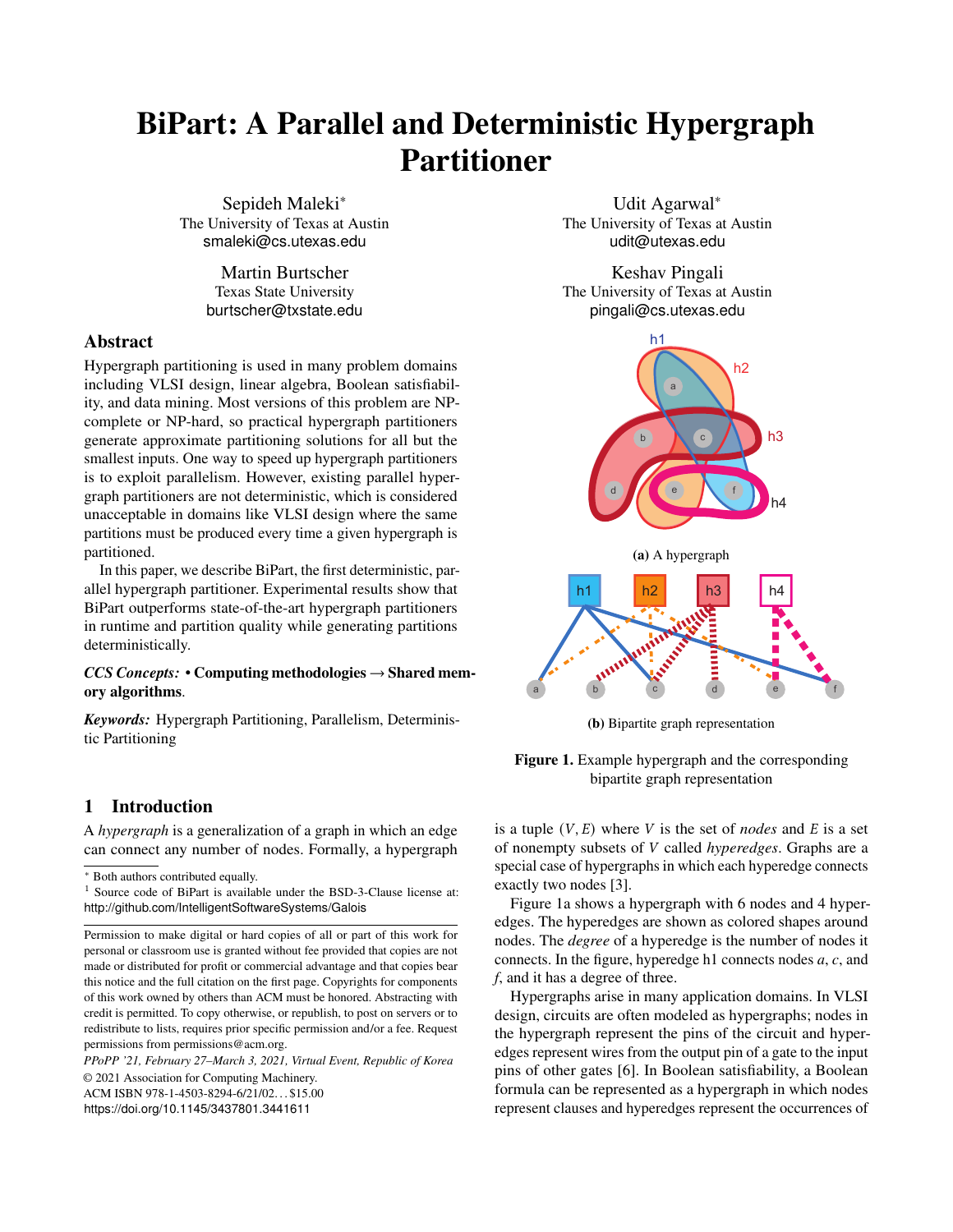the key idea in most algorithms is to maintain two sets of nodes  $P_0$  and  $P_1$  where  $P_0$  and  $P_1$  contain the nodes assigned to partitions 0 and 1, respectively. Iteratively, some nodes from  $P_1$  are selected and moved to  $P_0$  (assuming  $P_0$  is smaller than  $P_1$ ) until the balance condition is met.

The selection of nodes can be implemented in many ways. A simple approach is to do a breadth-first search (BFS) of the graph starting from some arbitrary vertex. In this approach, nodes on the BFS frontier are selected at each step for inclusion in the partition. The greedy graph-growing partitioning algorithm (GGGP) used in Metis maintains gain values for every node  $v$  in  $P_1$  (*i.e.*, the decrease in the edge cut if  $v$  is moved to the growing partition) and it always picks the node with the highest gain at each step and updates the gain values of the remaining nodes in  $P_1$ . However, this GGGP approach is inherently serial.

Instead, BiPart uses a more parallel approach to obtain an initial partition. The approach used in BiPart is the following. Like GGGP, we maintain gain values for nodes in  $P_1$ , but Like OOOT, we maintain gain values for hours in  $r_1$ , but<br>we pick the top  $\sqrt{n}$  nodes with the highest gain values in each step and move them to  $P_0$  (here *n* denotes the number of nodes in the coarsest graph). We then re-compute the gain values of all nodes in  $P_1$ . This gives us a good parallel algorithm for computing the initial partition. Algorithm [3](#page-5-2) lists the pseudocode.

Algorithm [4](#page-6-0) describes the pseudocode for computing move gain values. It is based on the approach used in the FM algorithm [\[12\]](#page-11-17).

<span id="page-6-0"></span>

|     | <b>Algorithm 4</b> Compute Move-Gain Values                               |
|-----|---------------------------------------------------------------------------|
|     | <b>Input:</b> Graph $G = (V, E)$ , $P_0$ and $P_1$ are the two partitions |
|     | 1: Initialize $Gain(u)$ to 0 for all $u \in V$ in parallel                |
|     | 2: for all hyperedges <i>hedge</i> $\in E$ in parallel do                 |
| 3:  | $n_0 \leftarrow$ number of nodes in $P_0 \cap$ hedge                      |
| 4:  | $n_1 \leftarrow$ number of nodes in $P_1 \cap hedge$                      |
| 5:  | <b>for</b> $u \in \text{hedge}$ <b>do</b>                                 |
| 6:  | $i \leftarrow$ partition of u                                             |
| 7:  | <b>if</b> $ng == 1$ then $\cdot u$ is the only node from $Pg$ in hedge    |
| 8:  | $Gain(u) \leftarrow Gain(u) + 1$                                          |
| 9:  | else if $n_{\beta} =  hedge $ then<br>• all nodes are in $P_8$            |
| 10: | $Gain(u) \leftarrow Gain(u) - 1$                                          |

3.2.1 Ensuring Determinism. In the initial partitioning phase, nondeterminism may be present in Line 5 of Algorithm [3](#page-5-2) where we need to pick a node  $v$  with highest gain value and there are multiple nodes with the same highest gain. To ensure determinism, BiPart again breaks ties using node IDs.

In the Appendix, we analyze the parallel time complexity and total work of Algorithms [3](#page-5-2) and [4](#page-6-0) in the CREW PRAM model.

#### 3.3 Refinement Phase

The third phase of the overall partitioning algorithm is the refinement phase. The goal of this phase is to improve on the bipartition obtained from the initial partitioning. This phase runs a refinement algorithm on the sequence of graphs obtained during the coarsening phase, starting from the coarsest graph and terminating at the original input graph. The FM refinement algorithm described in Section [2.2](#page-2-2) is inherently serial and cannot be used for large graphs as it is, since it needs to make individual moves for every node in every pass. Our refinement algorithm, in contrast, makes parallel node moves, thus speeding up the process. However, this approach may result in a poor edge cut since it does not choose the best prefix of moves, unlike the FM algorithm. We address this issue by ensuring that we only move nodes with high or positive gain values.

Another major difference in our refinement algorithm is that we do not consider the weight of the nodes when making these moves. This helps in speeding up the algorithm but may result in an unbalanced partition. We resolve this possible issue by running a separate balancing algorithm after the refinement. Algorithm [5](#page-6-1) provides the pseudocode of our refinement approach. The input to the algorithm is an integer *iter* that specifies the number of rounds of refinement to be performed; a larger number of rounds may improve partition quality at the cost of extra running time (The default value used in BiPart for *iter* is 2).

## <span id="page-6-1"></span>Algorithm 5 Refinement Algorithm

- **Input:** *iter*: refinement iterations; Partitions  $P_0$  and  $P_1$
- 1: Initialization: Project bipartition from coarsened graph
- 2: for *iter* iterations do
- 3: Compute move gain values for all nodes using Algo [4](#page-6-0)
- 4:  $L_0 \leftarrow$  nodes in  $P_0$  with gain value  $\geq 0$ <br>5:  $L_1 \leftarrow$  nodes in  $P_1$  with gain value  $\geq 0$
- $L_1$  ← nodes in  $P_1$  with gain value ≥ 0
- 6: Sort nodes in  $L_0$  and  $L_1$  with gain value as the key (break ties using node IDs)
- 7:  $l_{\leq \theta} \leftarrow \min{(|L_0|, |L_1|)}$
- 8: Swap  $l_{\leq \theta}$  nodes with highest gain values between partitions  $P_0$  and  $P_1$  in parallel
- 9: Check if the balance criterion is satisfied. Otherwise, move highest gain nodes from the higher weighted partition to the other partition, using a variant of Algorithm [3.](#page-5-2)

3.3.1 Ensuring Determinism. In the refinement phase, the only step with potential nondeterminism is Line [6,](#page-6-1) in which we create a sorted ordering of the nodes based on their gain values, since there can be multiple nodes with the same gain. BiPart breaks ties between such nodes using their IDs.

In the Appendix, we analyze the parallel time complexity and total work of Algorithm [5](#page-6-1) in the CREW PRAM model.

#### <span id="page-6-2"></span>3.4 Tuning Parameters

Multilevel hypergraph partitioning algorithms like BiPart have a number of tuning parameters whose values can affect the quality and runtime of the partitioning. For BiPart, the three most important tuning parameters are the following.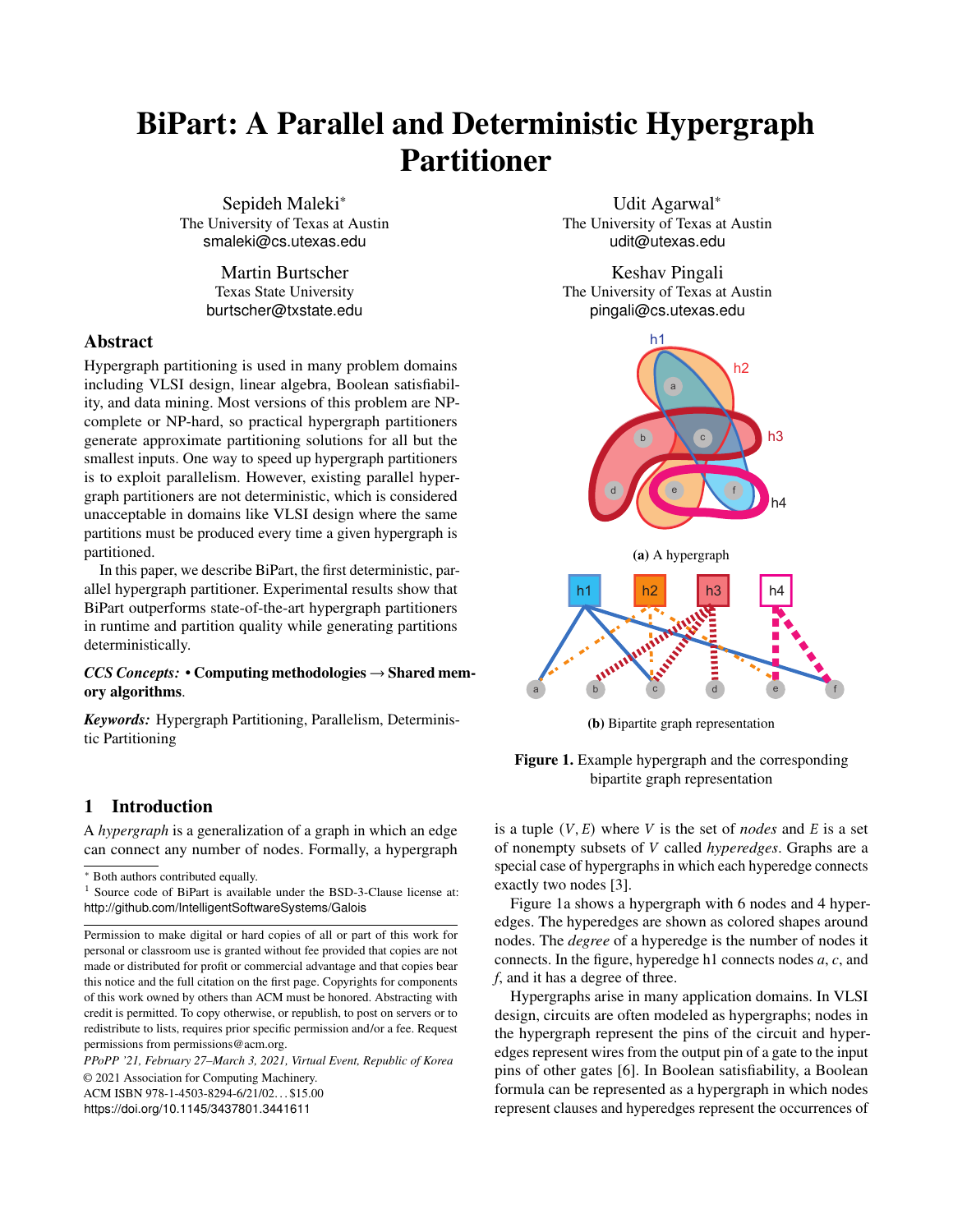The first tuning parameter controls the maximum number of levels of coarsening to be performed before the initial partitioning. Most hypergraph partitioners coarsen the hypergraph until the coarsest hypergraph is very small (*e.g.*, PaToH [\[7\]](#page-11-3) terminates its coarsening phase when the size of the coarsened hypergraph falls below 100). Although one would expect more coarsening steps to produce a better partitioning, this is not always the case. For some hypergraphs, we end up with heavily weighted nodes (the weight is the number of merged nodes represented by that node) and processing such nodes in the refinement phase is expensive since they can cause balance problems. In Section [4,](#page-7-0) we study the performance impact of terminating the coarsening phase at different levels. The default value used in BiPart is 25.

The second tuning parameter controls the iteration count in the refinement phase. To obtain the best solution, we can run the refinement until convergence (*i.e.*, until the edge cut does not change anymore). However, this strategy is very slow and thus infeasible for large hypergraphs, which are the focus of this work. BiPart, by default, uses only 2 refinement iterations.

The final tuning parameter is selecting a matching policy for finding a multi-node matching in a hypergraph. Table [1](#page-5-0) shows the different matching policies available in BiPart. Some of these policies are based on hyperedge degrees or on the weight of the hyperedge. More policies can be added to the framework by the user. The best choice for the policy depends on the structure of the graph, and different policies can result in different partitioning quality as well as different convergence rates. For the experimental results in Section [4,](#page-7-0) we used LDH, HDH, or RAND, depending on the input hypergraph.

BiPart exposes these tuning parameters to the application developer but also provides default values for use by novices. Section [4](#page-7-0) studies the effect of changing these parameters.

### 3.5 Parallel Strategy for Multiway Partitioning

Multiway partitioning for obtaining  $k$  partitions can be performed in two ways: direct partitioning and recursive bisection. In direct partitioning, the hypergraph obtained after coarsening is divided into  $k$  partitions and these partitions are refined during the refinement phase. Recursive bisection uses a divide-and-conquer approach by recursively creating bipartitions until the desired number of partitions is obtained.

In this paper, we present a novel *nested k*-*way* approach for obtaining  $k$  partitions. At each level of the divide-and-conquer tree, we apply the three phases of multilevel partitioning to *all* the subgraphs at that level. Intuitively, the divide-and-conquer tree is processed level-by-level, and each phase of the multilevel partitioning algorithm is applied to all the subgraphs at the current level. Algorithm [6](#page-7-1) presents the pseudocode of our *nested -way* approach.

This algorithm allows us to run the parallel loops over the entire edge list of the original hypergraph instead of running

<span id="page-7-1"></span>

|    | <b>Algorithm 6</b> Nested $k$ -Way Algorithm                               |
|----|----------------------------------------------------------------------------|
|    | Input: $k$                                                                 |
|    | 1: for level $l = 1$ to $\lceil \log k \rceil$ iterations do               |
| 2: | Construct subgraphs $G_1, G_2, \ldots, G_\ell$ (where $i = 2^{i-1}$ ) such |
|    | that $G_{\ell}$ contains nodes that are in partition j                     |
| 3: | Coarsen $(G_1, G_2, \ldots, G_8)$                                          |
| 4: | Partition $(G_1, G_2, \ldots, G_\ell)$                                     |
| 5: | <i>Refine</i> $(G_1, G_2, , G_8)$                                          |

them over edge lists for each subgraph separately, which yields a significant reduction of the overall running time. In Section [4.4,](#page-9-0) we present experimental results for obtaining  $k$ partitions using this approach.

## <span id="page-7-0"></span>4 Experiments

We implement BiPart in the Galois 6.0 system, compiled with  $g++8.1$  and boost 1.67 [\[25\]](#page-11-25). Galois is a library of data structures and a runtime system that exploits parallelism in irregular graph algorithms expressed in C++ [\[31,](#page-12-9) [34\]](#page-12-10).

Table [2](#page-8-0) describes the 11 hypergraphs that we use in our experiments. The hypergraphs WB, NLPK, Webbase, Sat14, and RM07R are from the SuiteSparse Matrix Collection [\[8\]](#page-11-26), Xyce and Circuit1 are netlists from Sandia Laboratories [\[11\]](#page-11-10), Leon is a hypergraph derived from a netlist from the University of Utah, and IBM18 is from the ISPD 98 VLSI Circuit Benchmark Suite. Random-10M and Random-15M are two hypergraphs that we synthetically generated for the experiments.

All experiments are done on a machine running CentOS 7 with 4 sockets of 14-core Intel Xeon Gold 5120 CPUs at 2.2 GHz, and 187 GB of RAM in which there are 65,536 huge pages, each of which has a size of 2 MB.

We benchmarked BiPart against three third-party partitioners: (i) Zoltan 3.83 (Zoltan is designed to work in a distributed environment; for our experiments, we run Zoltan with MPI in a multi-threaded configuration), (ii) KaHyPar (direct k-way partitioning setting), the state-of-the-art partitioner for highquality partitioning, and (iii) HYPE, a recent serial, singlelevel bipartitioner [\[27\]](#page-11-27). Zoltan and KaHyPar were described in Section [2.](#page-2-0)

The balance ratio for these experiments is 55:45. Since Zoltan is nondeterministic, the runtime and quality we report is the average of three runs. BiPart numbers are obtained using the configuration discussed in Section [3.](#page-3-0)

## 4.1 Comparison with Other Partitioners

Table [3](#page-9-1) compares BiPart results with those obtained by running Zoltan, KaHyPar and HYPE. BiPart is executed on 14 threads, and Zoltan is executed on 14 processes, while KaHy-Par, and HYPE are executed on a single thread since they are serial codes.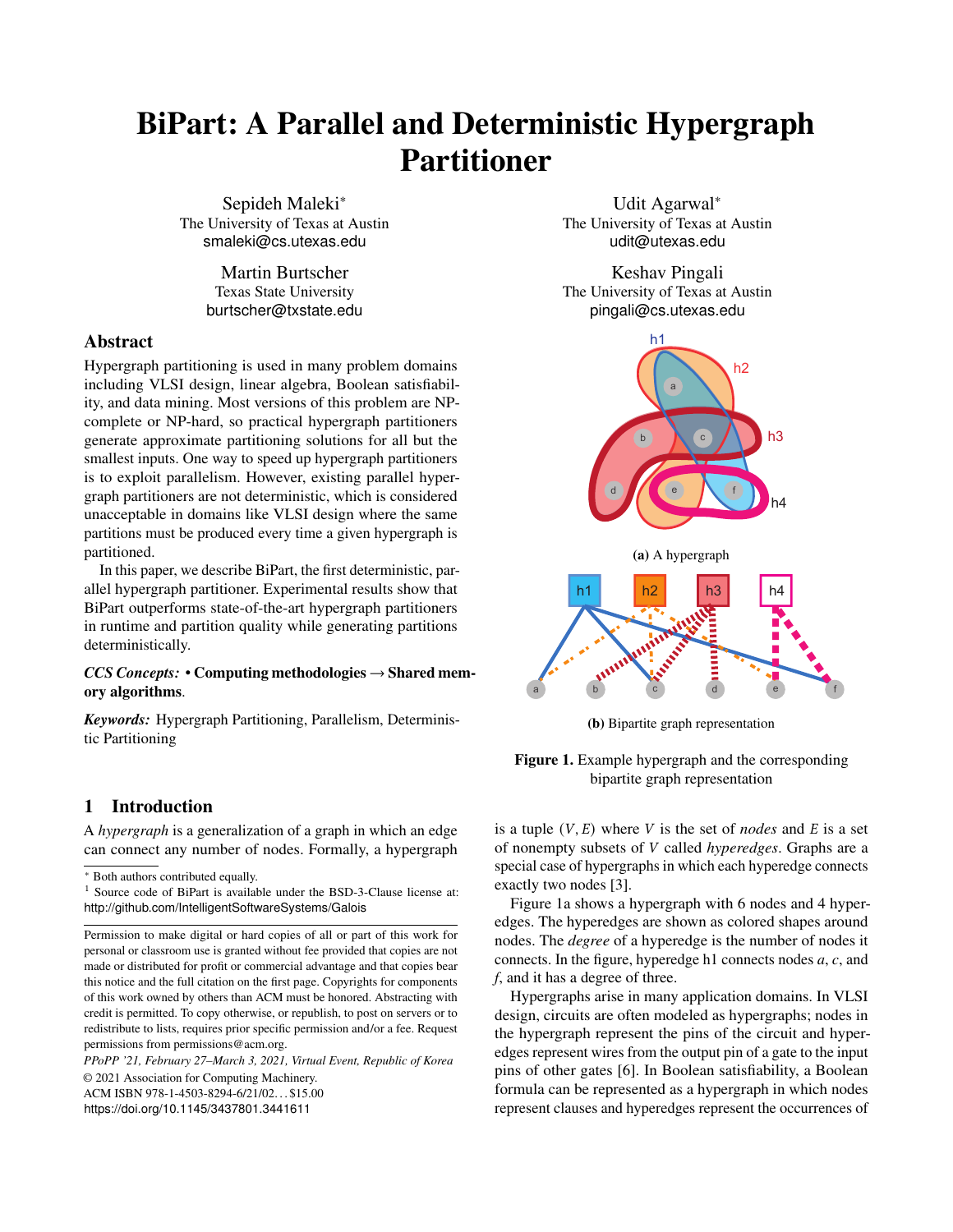<span id="page-8-0"></span>

|                   | Hypergraph   | <b>B</b> ipartite |               |
|-------------------|--------------|-------------------|---------------|
|                   |              | Representation    |               |
| <b>Name</b>       | <b>Nodes</b> | <b>Hyperedges</b> | <b>Edges</b>  |
| Random-15M        | 15,000,000   | 17,000,000        | 280, 605, 072 |
| Random-10M        | 10,000,000   | 10,000,000        | 115, 022, 203 |
| WB                | 9, 845, 725  | 6, 920, 306       | 57, 156, 537  |
| <b>NLPK</b>       | 3, 542, 400  | 3, 542, 400       | 96, 845, 792  |
| Xvce              | 1, 945, 099  | 1, 945, 099       | 9, 455, 545   |
| Circuit1          | 1,886,296    | 1,886,296         | 8, 875, 968   |
| Webbase           | 1,000,005    | 1,000,005         | 3, 105, 536   |
| Leon              | 1,088,535    | 800, 848          | 3, 105, 536   |
| Sat <sub>14</sub> | 13, 378, 010 | 521, 147          | 39, 203, 144  |
| <b>RM07R</b>      | 381,689      | 381,689           | 37, 464, 962  |
| <b>IBM18</b>      | 210, 613     | 201, 920          | 819,697       |

Table 2. Benchmark Characteristics

KaHyPar produces high-quality partitions but it took more than 1800 seconds to partition large graphs such as Random-10M, Random-15M, webbase, and Sat14. For the hypergraphs that KaHyPar can partition successfully, BiPart is always faster but worse in quality. HYPE runs on all inputs but the execution time and the quality of the partitions are always worse than BiPart.

Zoltan was able to partition all the hypergraphs in our test suite except for the largest hypergraph, Random-15M. For the three largest hypergraphs Random-10M, NLPK and WB, BiPart is roughly 4X faster than Zoltan while producing partitions of comparable quality. We also compared our results with other hypergraph partitioners, such as PaToH [\[7\]](#page-11-3) and HMetis [\[22\]](#page-11-12). We observed that the parallel execution time of BiPart is better than HMetis's and PaToH's serial time on large inputs. Since the source code for these partitioners is not available and due to the space constraints, we do not list those results here. We did not compare our results with Parkway since it frequently produces segfaults.

<span id="page-8-1"></span>

Figure 3. Strong scaling of BiPart

#### 4.2 Scalability

Figure [3](#page-8-1) shows the strong scaling performance of BiPart. For the largest graphs Random-10M and Random-15M, BiPart scales up to 6X with 14 threads. Scaling is limited for the smaller hypergraphs like Webbase, Sat14 and Leon since they contain a small number of hyperedges.

<span id="page-8-2"></span>

Figure 4. Runtime breakdown for BiPart on 1 thread and 14 threads.

Figure [4](#page-8-2) shows the breakdown of the time taken by the three phases in BiPart on 1 and 14 threads, respectively. For both single thread and 14 threads, the coarsening phase takes the majority of the time for all hypergraphs.

The coarsening and refinement phases of BiPart scale similarly. The end-to-end parallel performance of BiPart can be improved by limiting the number of levels for the coarsening phase and by a better implementation of the refinement phase. We also see a significant change in the slopes of all the scaling lines when the number of cores is increased from 7 to 8 as well as from 14 to 15. On this machine, each socket has 7 cores so the change in slope arises from NUMA effects. Improving NUMA locality is another avenue for improving the performance of BiPart.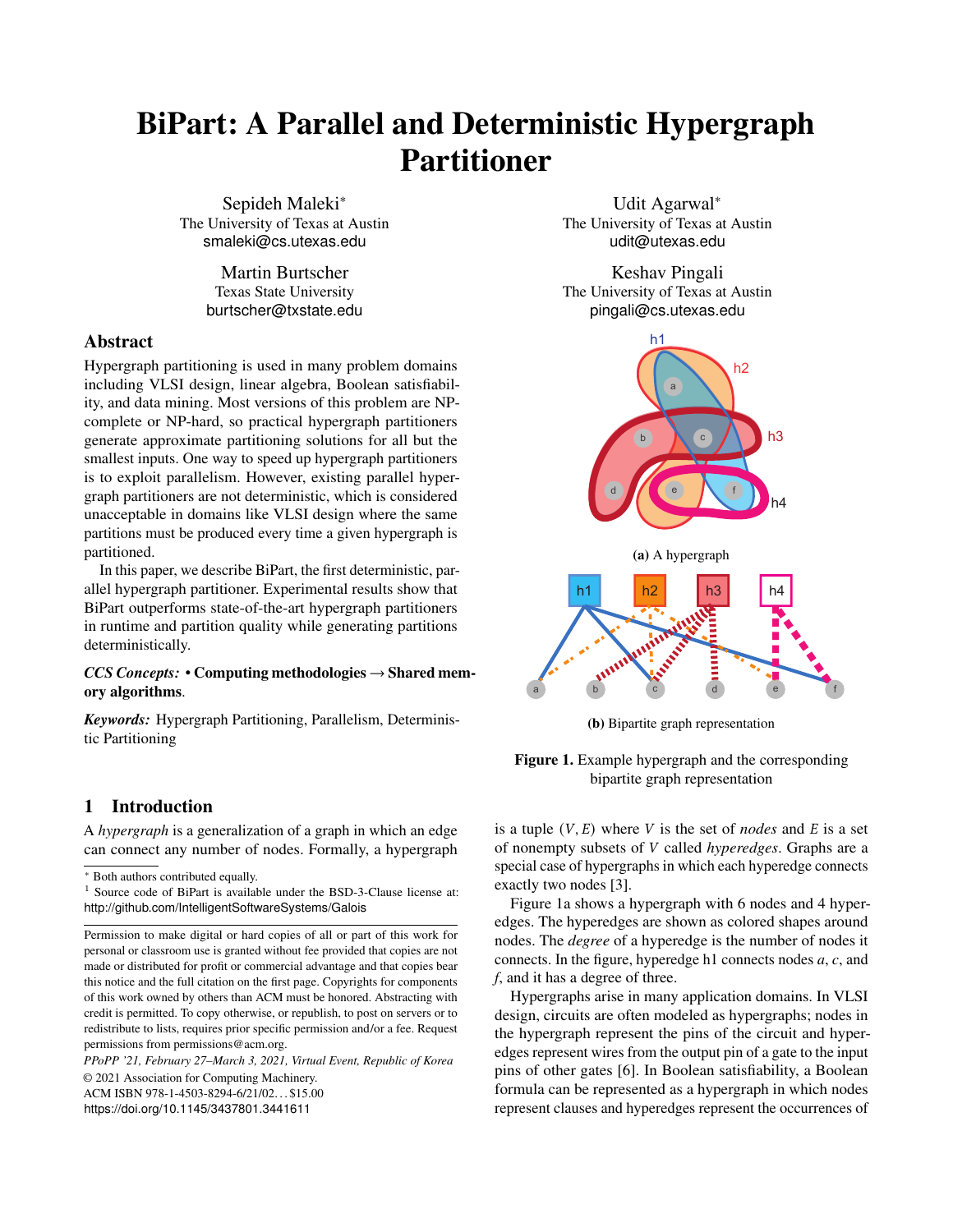<span id="page-9-1"></span>

|               | BiPart(14)  |            | Zoltan $(14)$ |           | HYPE(1)     |              | KaHyPar (1) |          |
|---------------|-------------|------------|---------------|-----------|-------------|--------------|-------------|----------|
| <b>Inputs</b> | <b>Time</b> | Edge cut   | Time          | Edge cut  | <b>Time</b> | Edge cut     | <b>Time</b> | Edge cut |
| Random-15M    | 85.4        | 13,968,401 |               | -         | 1,800       | 15, 628, 206 | > 1,800     |          |
| Random-10M    | 35.2        | 7,588,493  | 133.6         | 8,206,642 | 1,800       | 8, 816, 800  | > 1,800     |          |
| <b>WB</b>     | 7.9         | 13,853     | 31.4          | 35,212    | 42.2        | 819,661      | 581.5       | 11,457   |
| <b>NLPK</b>   | 5.8         | 98,010     | 27.6          | 76,987    | 58.8        | 651,396      | 784.3       | 59,205   |
| Xvce          | 1.3         | 1.134      | 4.1           | 1,190     | 11.8        | 549,364      | 412.4       | 420      |
| Circuit1      | 0.7         | 3,439      | 4.2           | 2,314     | 10.9        | 371,700      | 524.1       | 2,171    |
| Webbase       | 0.3         | 624        | 1.2           | 1,645     | 2.4         | 455,492      | > 1,800     |          |
| Leon          | 0.9         | 112        | 5.4           | 81        | 3.8         | 32460        | 354.6       | 59       |
| Sat14         | 7.6         | 15.394     | 44.3          | 5,748     | 61.3        | 524317       | > 1,800     |          |
| <b>RM07R</b>  | 0.8         | 22,350     | 3.9           | 56.296    | 19.1        | 151,570      | 880.0       | 17,532   |
| <b>IBM18</b>  | 0.2         | 2,669      | 0.4           | 2,462     | 1.0         | 52,779       | 453.9       | 1,915    |

Table 3. Performance of hypergraph partitioners (time is measured in seconds)

## 4.3 Design-Space Exploration of Parameter Space

In this section, we discuss the effect of important tuning parameters on BiPart. The important parameters we explore are the following: the number of coarsening levels, the number of refinement iterations, and the matching policy. These parameters are described in detail in Section [3.4.](#page-6-2)

One benefit of having a deterministic system is that we can perform a relatively simple design space exploration to understand how running time and quality change with parameter settings. In this section, we discuss how the choice of these settings affects the edge cut and running time.

Figure [5](#page-10-1) shows a sweep of the parameter space for the two hypergraphs WB and Xyce. Points corresponding to different matching policies are given different shapes; for example, triangles represent points for the LDH policy. While there are many points, we are most interested in those that are on the Pareto frontier. As mentioned in Section [3,](#page-3-0) the default settings for BiPart is to perform coarsening for at most 25 coarsening levels or as much as possible until there is no change in the size of the coarsened graph and to do two iterations of refinement per level. The BiPart points for this default setting are shown as large circles and triangles (blue in color), and we see that they both lie close to the Pareto frontier. Zoltan points are shown as black *X* marks; for WB, the point is far from the Pareto frontier while for Xyce, the point is on the Pareto frontier but takes much more time for a small improvement in quality.

As for the matching policy for finding a multi-node matching in the coarsening phase, there is no single policy that works best for all inputs. LDH and HDH usually dominate other policies. LWD, which has been used in HMetis, does not perform well and does not generate a point on the Pareto frontier, so it should be deprecated.

Table [4](#page-10-2) shows the running time and quality for the default settings, for the settings that give the best quality, and for the settings that give the best running time. The default setting for BiPart is to do two iterations of refinement per level and at most 25 levels of coarsening. For the matching policy, we do not have a fixed matching policy for all graphs but it is a combination of RAND, LD, and HDH. For all hypergraphs, the point corresponding to the default setting for BiPart either lies somewhere in between the two extreme points on the Pareto frontier or lies near the Pareto frontier. We also observed that there is no unique parameter setting that guarantees for all hypergraphs that the corresponding point lies on the Pareto frontier.

## <span id="page-9-0"></span>4.4 Multiway Partitioning Performance

Figure [6](#page-10-3) shows the scaled execution time of BiPart for multiway partitioning of the two hypergraphs Xyce and WB. For both hypergraphs, the execution times are scaled by the time taken to create 2 partitions. If  $k$  is the number of partitions to be created, the critical path through the computation increases as  $O(log_2(k))$ . The experimental results shown in Figure [6](#page-10-3) follow this trend roughly.

Tables [5](#page-10-4) and [6](#page-10-5) show the performance of BiPart and the current state-of-the-art hypergraph partitioner, KaHyPar, for multiway partitioning of a small graph IBM18 (Table [5\)](#page-10-4) and a large graph WB (Table [6\)](#page-10-5). We do not compare our results with Zoltan for  $k$ -way since their result is not deterministic. BiPart is much faster than KaHyPar; for example, KaHyPar times out after 30 minutes when creating 4 partitions of WB (9.8M nodes, 6.9M hyperedges), whereas BiPart can create 16 partitions of this hypergraph in just 20 seconds. However, when KaHyPar terminates in a reasonable time, it produces partitions with a better edge cut (for IBM18, the edge cut is on average 2.5X better).

We conclude that there is a tradeoff between BiPart and KaHyPar in terms of the total running time and the edge cut quality. As shown in Tables [5](#page-10-4) and [6,](#page-10-5) BiPart may be better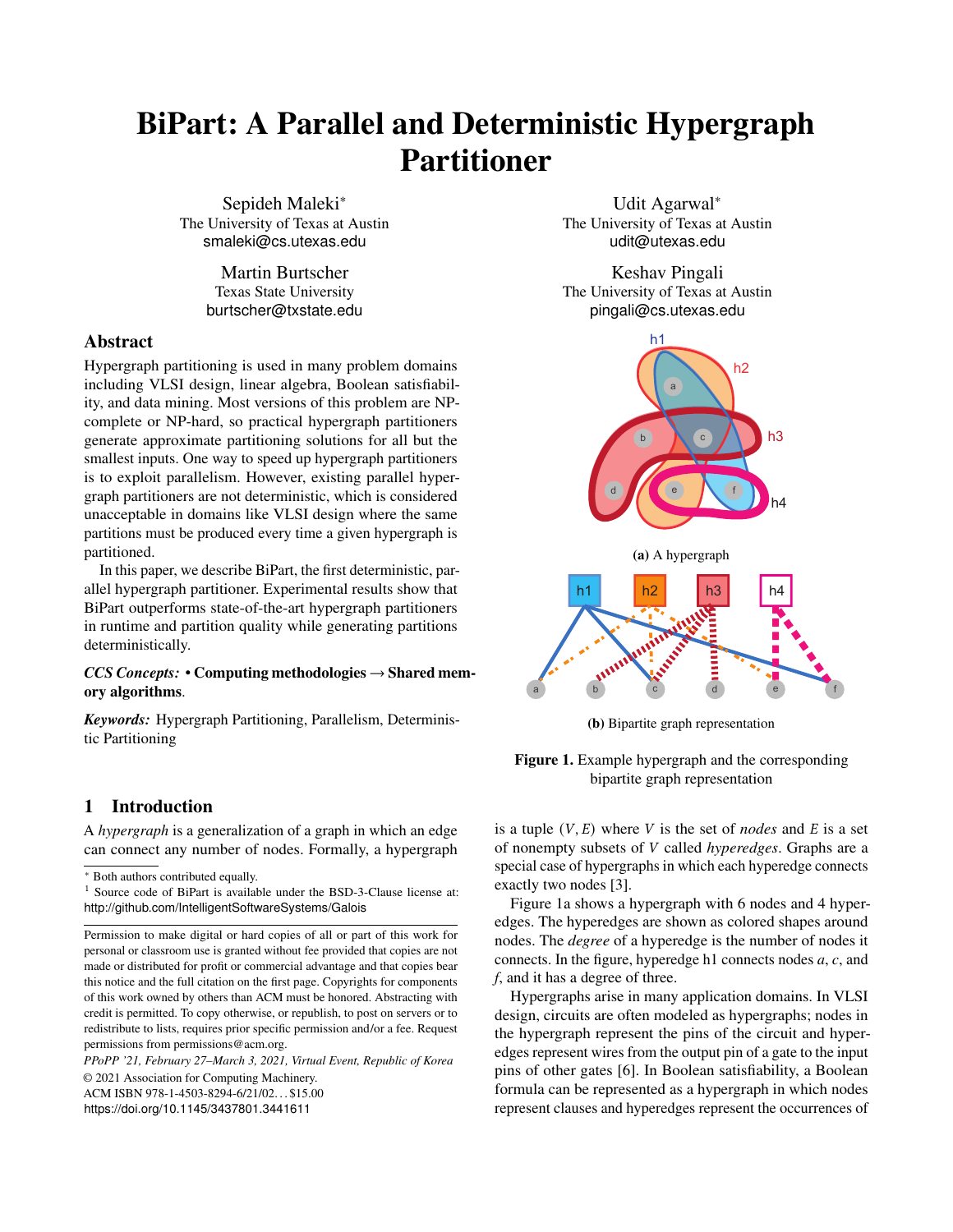<span id="page-10-2"></span>

|              | <b>Recommended</b>    |            | <b>Best Edge Cut</b> |            | <b>Best Runtime</b> |            |
|--------------|-----------------------|------------|----------------------|------------|---------------------|------------|
| Graph        | EdgeCut<br>Time (sec) |            | Time (sec)           | EdgeCut    | Time (sec)          | EdgeCut    |
| Random-15M   | 85.4                  | 13,968,401 | 71.4                 | 13,960,994 | 60.7                | 14,000,612 |
| Random-10M   | 35.2                  | 7,588,493  | 35.3                 | 7,581,745  | 31.4                | 7,618,589  |
| <b>WB</b>    | 7.9                   | 13.853     | 15.2                 | 10.773     | 6.2                 | 15,904     |
| <b>NLPK</b>  | 5.8                   | 98,010     | 5.8                  | 88,239     | 4.5                 | 121,249    |
| Xvce         | 1.3                   | 1,134      | 1.3                  | 1,134      | 0.9                 | 5,124      |
| Circuit1     | 0.7                   | 3,439      | 1.1                  | 3,408      | 0.5                 | 5,717      |
| Webbase      | 0.3                   | 624        | 0.4                  | 587        | 0.3                 | 622        |
| Leon         | 0.9                   | 112        | 2.1                  | 60         | 1.5                 | 184        |
| Sat14        | 7.6                   | 15,394     | 9.7                  | 13,833     | 2.4                 | 155,325    |
| <b>RM07R</b> | 0.8                   | 22,350     | 0.9                  | 21,601     | 0.6                 | 30,207     |



<span id="page-10-1"></span>

Figure 5. Design space for various tuning parameters for the two largest hypergraphs, WB (top) and Xyce (bottom); the Pareto frontier is shown for both hypergraphs

<span id="page-10-4"></span>Table 5. Performance of BiPart and KaHyPar for k-way partitioning of the IBM18 hypergraph (time in seconds)

|    |               | BiPart(14) | KaHyPar(1)  |          |  |
|----|---------------|------------|-------------|----------|--|
| k  | <b>Time</b>   | Edge cut   | <b>Time</b> | Edge cut |  |
| 2  | $0.2^{\circ}$ | 2,385      | 453.9       | 1,915    |  |
| 4  | 0.5           | 5,836      | 425.0       | 2,926    |  |
| 8  | 1.0           | 11,522     | 288.0       | 4,822    |  |
| 16 | 1.6           | 19,116     | 299.5       | 8,560    |  |

suited than KaHyPar for creating a large number of partitions of large graphs while maintaining determinism.

<span id="page-10-5"></span>Table 6. Performance of BiPart and KaHyPar for k-way partitioning of the WB hypergraph (time in seconds)

|                |                         | BiPart $(14)$ | KaHyPar(1)  |          |  |
|----------------|-------------------------|---------------|-------------|----------|--|
| k              | <b>Time</b><br>Edge cut |               | <b>Time</b> | Edge cut |  |
| $\mathfrak{D}$ | 7.9                     | 13,853        | 581.5       | 11,457   |  |
| $\overline{4}$ | 14.7                    | 100,380       | 1,800       |          |  |
| 8              | 17.5                    | 185,079       | 1,800       |          |  |
| 16             | 20.0                    | 269,144       | 1,800       |          |  |

<span id="page-10-3"></span>

Figure 6. BiPart execution time for k-way partitioning

# <span id="page-10-0"></span>5 Conclusion and Future Work

We describe BiPart, a fully deterministic parallel hypergraph partitioner, and show that it significantly outperforms KaHy-Par, the state-of-the-art hypergraph partitioner, in running time, albeit with lower edge-cut quality, for all inputs in our test suite. On some large graphs, which BiPart can process in less than a minute, KaHyPar takes over an hour to perform multiway partitioning.

In future work, we want to explore whether we can classify hypergraphs based on features such as the average node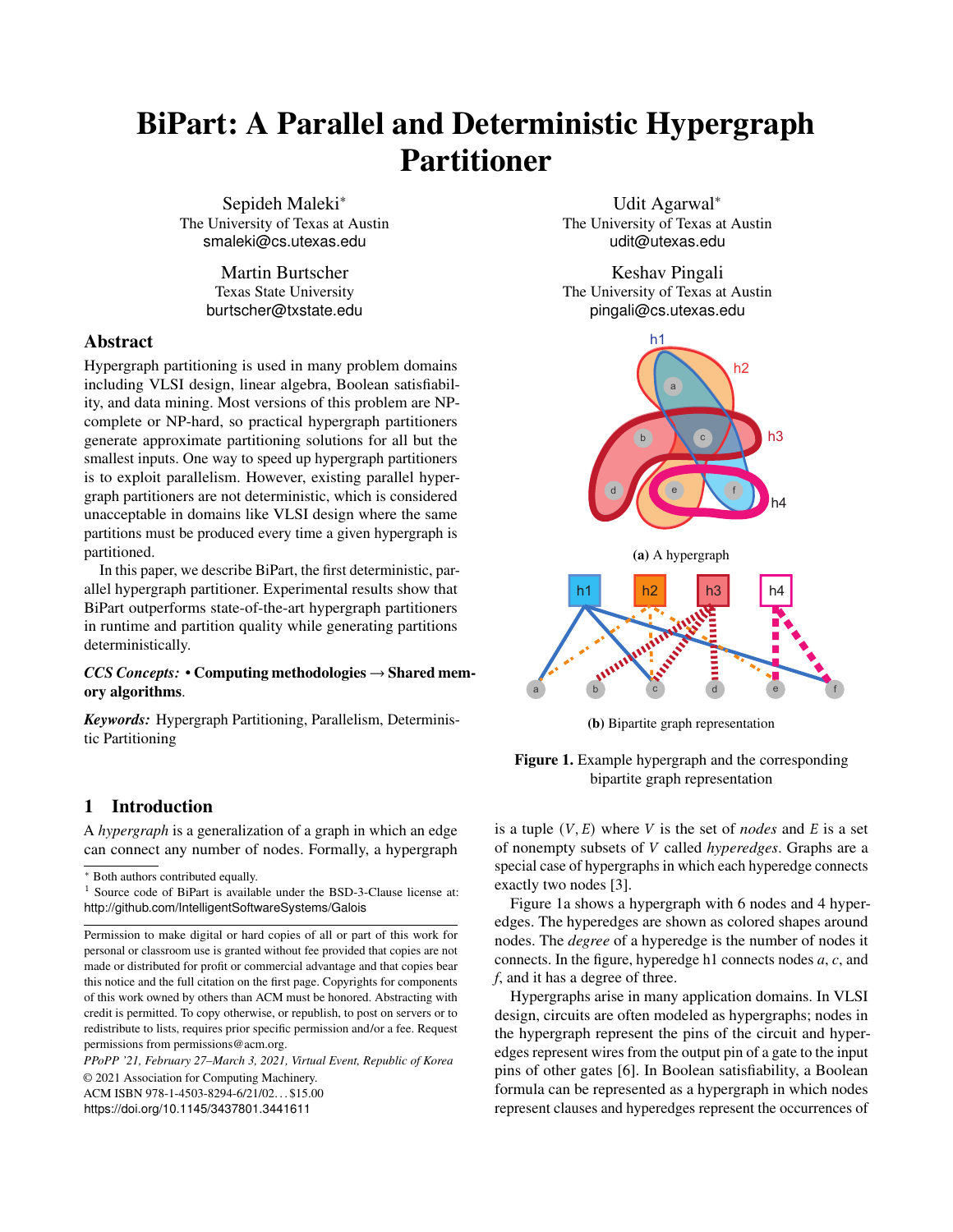degree and the number of connected components to come up with optimal parameter settings and scheduling policies for a given hypergraph. We are also looking into ways to improve NUMA locality for better performance. Extending this work to distributed-memory machines might be useful for very large hypergraphs that do not fit in the memory of a single machine [\[17\]](#page-11-28).

## Acknowledgments

We would like to thank the anonymous reviewers for their insightful feedback, Josh Vekhter for his feedback and help with the figures, Yi-Shan Lu for contributing to the initial paper, and Hochan Lee and Gurbinder Gill for optimizing the Bi-Part code. This material is based upon work supported by the Defense Advanced Research Projects Agency under award number DARPA HR001117S0054 and NSF grants 1618425, 1705092, and 1725322. Any opinions, findings, and conclusions or recommendations expressed in this material are those of the authors and do not necessarily reflect the views of either the Defense Advanced Research Projects Agency or NSF.

## References

- <span id="page-11-8"></span>[1] Konstantin Andreev and Harald Räcke. 2004. Balanced Graph Partitioning. In *Proceedings of the Sixteenth Annual ACM Symposium on Parallelism in Algorithms and Architectures* (Barcelona, Spain) *(SPAA '04)*. ACM, New York, NY, USA, 120–124. [https://doi.org/10.1145/](https://doi.org/10.1145/1007912.1007931) [1007912.1007931](https://doi.org/10.1145/1007912.1007931)
- <span id="page-11-18"></span>[2] Stephen Barnard and Horst Simon. 1993. A Fast Multilevel Implementation of Recursive Spectral Bisection for Partitioning Unstructured Problems. 711–718.
- <span id="page-11-0"></span>[3] C. Berge. 1973. *Graphs and Hypergraphs*. Amsterdam. [https://books.](https://books.google.com/books?id=X32GlVfqXjsC) [google.com/books?id=X32GlVfqXjsC](https://books.google.com/books?id=X32GlVfqXjsC)
- <span id="page-11-23"></span>[4] Guy E Blelloch, Jeremy T Fineman, Phillip B Gibbons, and Julian Shun. 2012. Internally Deterministic Parallel Algorithms Can be Fast. In *Proceedings of the 17th ACM SIGPLAN symposium on Principles and Practice of Parallel Programming*. 181–192.
- <span id="page-11-19"></span>[5] T N Bui and C Jones. 1993. A Heuristic for Reducing Fill-in in Sparse Matrix Factorization. (12 1993).
- <span id="page-11-1"></span>[6] Andrew E. Caldwell, Andrew B. Kahng, Andrew A. Kennings, and Igor L. Markov. 1999. Hypergraph Partitioning for VLSI CAD: Methodology for Heuristic Development, Experimentation and Reporting. In *Proc. ACM/IEEE Design Automation Conf. (DAC 99), ACM*. Press, 349–354.
- <span id="page-11-3"></span>[7] Ümit Çatalyürek and Cevdet Aykanat. 2011. *PaToH (Partitioning Tool for Hypergraphs)*. Springer US, Boston, MA, 1479–1487.
- <span id="page-11-26"></span>[8] Timothy A Davis and Yifan Hu. 2011. The University of Florida sparse matrix collection. *ACM Transactions on Mathematical Software (TOMS)* 38, 1 (2011), 1.
- <span id="page-11-20"></span>[9] Joseph Devietti, Jacob Nelson, Tom Bergan, Luis Ceze, and Dan Grossman. 2011. RCDC: A Relaxed Consistency Deterministic Computer. *ACM SIGARCH Computer Architecture News* 39, 1 (2011), 67–78.
- <span id="page-11-9"></span>[10] Karen D. Devine, Erik G. Boman, Robert T. Heaphy, Rob H. Bisseling, and Umit V. Catalyurek. 2006. Parallel Hypergraph Partitioning for Scientific Computing. In *Proceedings of the 20th International Conference on Parallel and Distributed Processing* (Rhodes Island, Greece) *(IPDPS'06)*. IEEE Computer Society, Washington, DC, USA, 124–124. <http://dl.acm.org/citation.cfm?id=1898953.1899056>
- <span id="page-11-10"></span>[11] Karen D. Devine, Erik G. Boman, Robert T. Heaphy, Rob H. Bisseling, and Umit V. Catalyurek. 2006. Parallel Hypergraph Partitioning for Scientific Computing. IEEE.
- <span id="page-11-17"></span>[12] C. M. Fiduccia and R. M. Mattheyses. 1982. A Linear-Time Heuristic for Improving Network Partitions. In *19th Design Automation Conference*. 175–181.
- <span id="page-11-4"></span>[13] M. Fiedler. 1973. Algebraic Connectivity of Graphs. *Czech. Math. J.* 23 (1973), 298–305.
- <span id="page-11-16"></span>[14] Aditya Grover and Jure Leskovec. 2016. node2vec: Scalable Feature Learning for Networks. In *Proceedings of the 22nd ACM SIGKDD international conference on Knowledge discovery and data mining*. 855–864.
- <span id="page-11-5"></span>[15] Bruce Hendrickson, Bruce Hendrickson, and Robert Leland. 1995. A Multilevel Algorithm for Partitioning Graphs. In *Proceedings of the 1995 ACM/IEEE Conference on Supercomputing* (San Diego, California, USA) *(Supercomputing '95)*. ACM, New York, NY, USA, Article 28. <https://doi.org/10.1145/224170.224228>
- <span id="page-11-11"></span>[16] Tobias Heuer, Peter Sanders, and Sebastian Schlag. 2019. Network Flow-Based Refinement for Multilevel Hypergraph Partitioning. *ACM J. Exp. Algorithmics* 24, 1, Article 2.3 (Sept. 2019), 36 pages. [https:](https://doi.org/10.1145/3329872) [//doi.org/10.1145/3329872](https://doi.org/10.1145/3329872)
- <span id="page-11-28"></span>[17] L. Hoang, R. Dathathri, G. Gill, and K. Pingali. 2019. CuSP: A Customizable Streaming Edge Partitioner for Distributed Graph Analytics. In *2019 IEEE International Parallel and Distributed Processing Symposium (IPDPS)*. 439–450. [https://doi.org/10.1109/IPDPS.2019.](https://doi.org/10.1109/IPDPS.2019.00054) [00054](https://doi.org/10.1109/IPDPS.2019.00054)
- <span id="page-11-21"></span>[18] Derek R Hower, Polina Dudnik, Mark D Hill, and David A Wood. 2011. Calvin: Deterministic or Not? Free Will to Choose. In *2011 IEEE 17th International Symposium on High Performance Computer Architecture*. IEEE, 333–334.
- <span id="page-11-24"></span>[19] Joseph JáJá. 1992. *An Introduction to Parallel Algorithms*. Reading, MA: Addison-Wesley.
- <span id="page-11-2"></span>[20] Igor Kabiljo, Brian Karrer, Mayank Pundir, Sergey Pupyrev, and Alon Shalita. 2017. Social Hash Partitioner: A Scalable Distributed Hypergraph Partitioner. *Proc. VLDB Endow.* 10, 11 (Aug. 2017), 1418–1429. <https://doi.org/10.14778/3137628.3137650>
- <span id="page-11-22"></span>[21] Tim Kaler, William Hasenplaugh, Tao B Schardl, and Charles E Leiserson. 2016. Executing Dynamic Data-graph Computations Deterministically Using Chromatic Scheduling. *ACM Transactions on Parallel Computing (TOPC)* 3, 1 (2016), 1–31.
- <span id="page-11-12"></span>[22] George Karypis, Rajat Aggarwal, Vipin Kumar, and Shashi Shekhar. 1999. Multilevel Hypergraph Partitioning: Applications in VLSI Domain. *IEEE Trans. Very Large Scale Integr. Syst.* 7, 1 (March 1999), 69–79.
- <span id="page-11-6"></span>[23] George Karypis and Vipin Kumar. 1998. A Fast and High Quality Multilevel Scheme for Partitioning Irregular Graphs. *SIAM J. Sci. Comput.* 20, 1 (Dec. 1998), 359–392.
- <span id="page-11-7"></span>[24] B. W. Kernighan and S. Lin. 1970. An efficient heuristic procedure for partitioning graphs. *The Bell System Technical Journal* 49, 2 (Feb 1970), 291–307.
- <span id="page-11-25"></span>[25] Boost library. [n.d.]. *Boost C++ Libraries*. [https://www.boost.org/](https://www.boost.org/users/history/version_1_67_0.html) users/history/version 1\_67\_0.html
- <span id="page-11-13"></span>[26] Sepideh Maleki and Martin Burtscher. 2018. Automatic Hierarchical Parallelization of Linear Recurrences. *SIGPLAN Not.* 53, 2 (March 2018), 128–138. <https://doi.org/10.1145/3296957.3173168>
- <span id="page-11-27"></span>[27] Christian Mayer, Ruben Mayer, Sukanya Bhowmik, Lukas Epple, and Kurt Rothermel. 2018. HYPE: Massive Hypergraph Partitioning with Neighborhood Expansion. *CoRR* abs/1810.11319 (2018). arXiv[:1810.11319](https://arxiv.org/abs/1810.11319)
- <span id="page-11-15"></span>[28] Gary L. Miller, Shang-Hua Teng, and Stephen A. Vavasis. 1991. A Unified Geometric Approach to Graph Separators. In *Proceedings of the 32nd Annual Symposium on Foundations of Computer Science (SFCS '91)*. IEEE Computer Society, USA, 538–547. [https://doi.org/](https://doi.org/10.1109/SFCS.1991.185417) [10.1109/SFCS.1991.185417](https://doi.org/10.1109/SFCS.1991.185417)
- <span id="page-11-14"></span>[29] T.M. Mitchell. 1997. *Machine Learning*. McGraw-Hill. [https://books.](https://books.google.com/books?id=EoYBngEACAAJ) [google.com/books?id=EoYBngEACAAJ](https://books.google.com/books?id=EoYBngEACAAJ)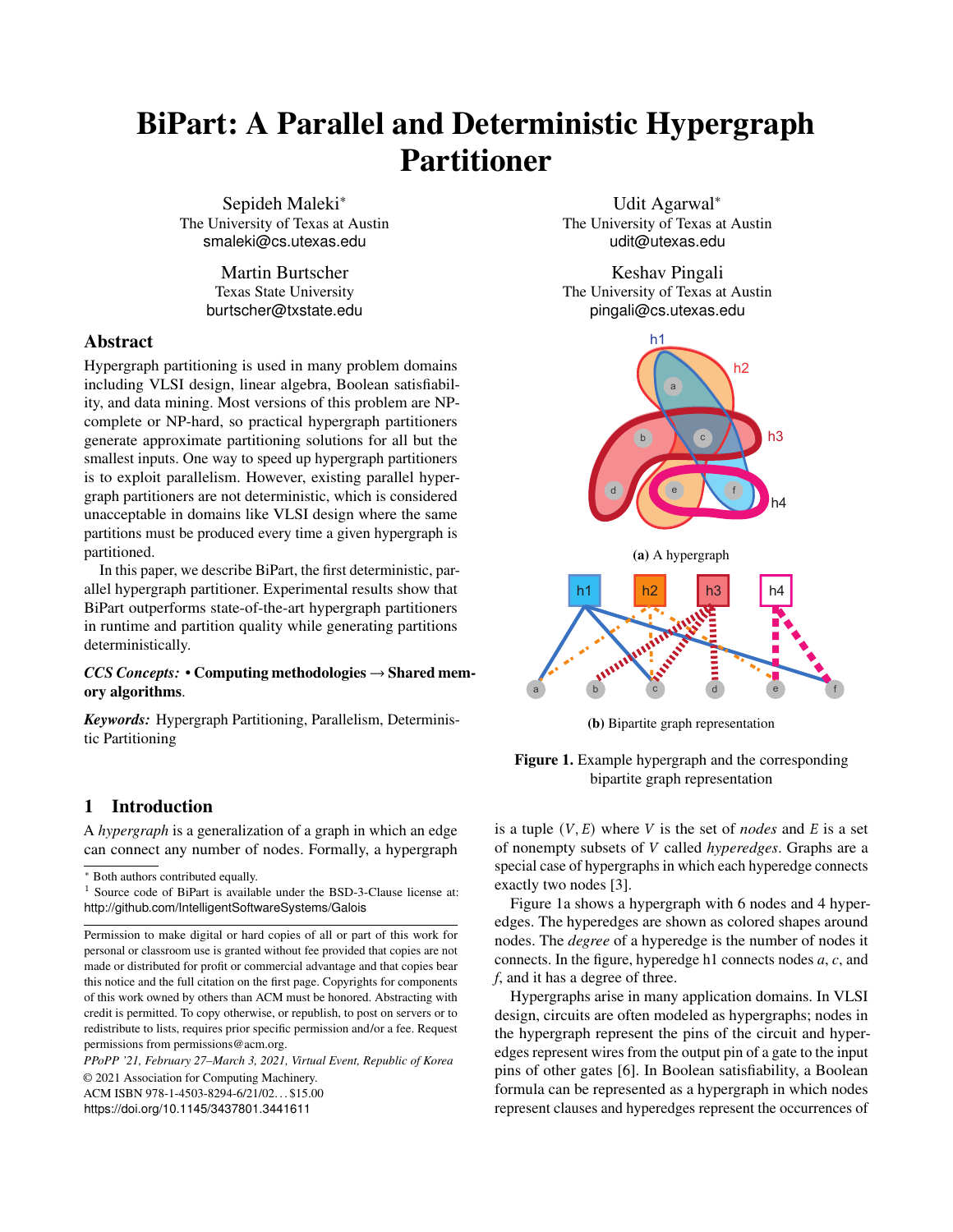- <span id="page-12-2"></span>[30] W. Lau Neto, M. Austin, S. Temple, L. Amaru, X. Tang, and P.-E. Gaillardon. 2019. LSOracle: A Logic Synthesis Framework Driven by Artificial Intelligence. In *IEEE/ACM International Conference on Computer-Aided Design (ICCAD)*.
- <span id="page-12-9"></span>[31] Donald Nguyen, Andrew Lenharth, and Keshav Pingali. 2013. A Lightweight Infrastructure for Graph Analytics. In *Proceedings of the Twenty-Fourth ACM Symposium on Operating Systems Principles* (Farminton, Pennsylvania) *(SOSP '13)*. ACM, New York, NY, USA, 456–471.
- <span id="page-12-8"></span>[32] Donald Nguyen, Andrew Lenharth, and Keshav Pingali. 2014. Deterministic Galois: On-demand, Portable and Parameterless. In *Proceedings of the 19th International Conference on Architectural Support for Programming Languages and Operating Systems (ASPLOS '14)*.
- <span id="page-12-5"></span>[33] Bryan Perozzi, Rami Al-Rfou, and Steven Skiena. 2014. Deepwalk: Online Learning of Social Representations. In *Proceedings of the 20th ACM SIGKDD international conference on Knowledge discovery and data mining*. 701–710.
- <span id="page-12-10"></span>[34] Keshav Pingali, Donald Nguyen, Milind Kulkarni, Martin Burtscher, Muhammad Amber Hassaan, Rashid Kaleem, Tsung-Hsien Lee, Andrew Lenharth, Roman Manevich, Mario Méndez-Lojo, Dimitrios Prountzos, and Xin Sui. 2011. The Tao of Parallelism in Algorithms. In *PLDI 2011*. 12–25.
- <span id="page-12-4"></span>[35] Keshav Pingali, Donald Nguyen, Milind Kulkarni, Martin Burtscher, M. Amber Hassaan, Rashid Kaleem, Tsung-Hsien Lee, Andrew Lenharth, Roman Manevich, Mario Méndez-Lojo, Dimitrios Prountzos, and Xin Sui. 2011. The TAO of parallelism in algorithms. In *Proc. ACM SIGPLAN Conf. Programming Language Design and Implementation* (San Jose, California, USA) *(PLDI '11)*. 12–25. [https:](https://doi.org/10.1145/1993498.1993501) [//doi.org/10.1145/1993498.1993501](https://doi.org/10.1145/1993498.1993501)
- <span id="page-12-3"></span>[36] A. Pothen, H. Simon, and K.-P. Liou. 1990. Partitioning Sparse Matrices with Eigenvectors of Graphs. *SIAM J. Matrix Anal. Appl.* 11 (1990), 430–452.
- <span id="page-12-0"></span>[37] G. Qu, Z. Fang, J. Zhang, and S. Zheng. 2015. Switch-Centric Data Center Network Structures Based on Hypergraphs and Combinatorial Block Designs. *IEEE Transactions on Parallel and Distributed Systems* 26, 4 (April 2015), 1154–1164. [https://doi.org/10.1109/TPDS.2014.](https://doi.org/10.1109/TPDS.2014.2318697) [2318697](https://doi.org/10.1109/TPDS.2014.2318697)
- <span id="page-12-6"></span>[38] Aleksandar Trifunović and William J. Knottenbelt. 2008. Parallel Multilevel Algorithms for Hypergraph Partitioning. *J. Parallel Distrib. Comput.* 68, 5 (May 2008), 563–581.
- <span id="page-12-1"></span>[39] F. Xia, A. M. Ahmed, L. T. Yang, and Z. Luo. 2015. Community-Based Event Dissemination with Optimal Load Balancing. *IEEE Trans. Comput.* 64, 7 (July 2015), 1857–1869. [https://doi.org/10.1109/TC.](https://doi.org/10.1109/TC.2014.2345409) [2014.2345409](https://doi.org/10.1109/TC.2014.2345409)
- <span id="page-12-7"></span>[40] Wenyin Yang, Guojun Wang, Li Ma, and Shiyang Wu. 2016. A Distributed Algorithm for Balanced Hypergraph Partitioning. In *Advances in Services Computing*, Guojun Wang, Yanbo Han, and Gregorio Martínez Pérez (Eds.). Springer International Publishing, Cham, 477– 490.